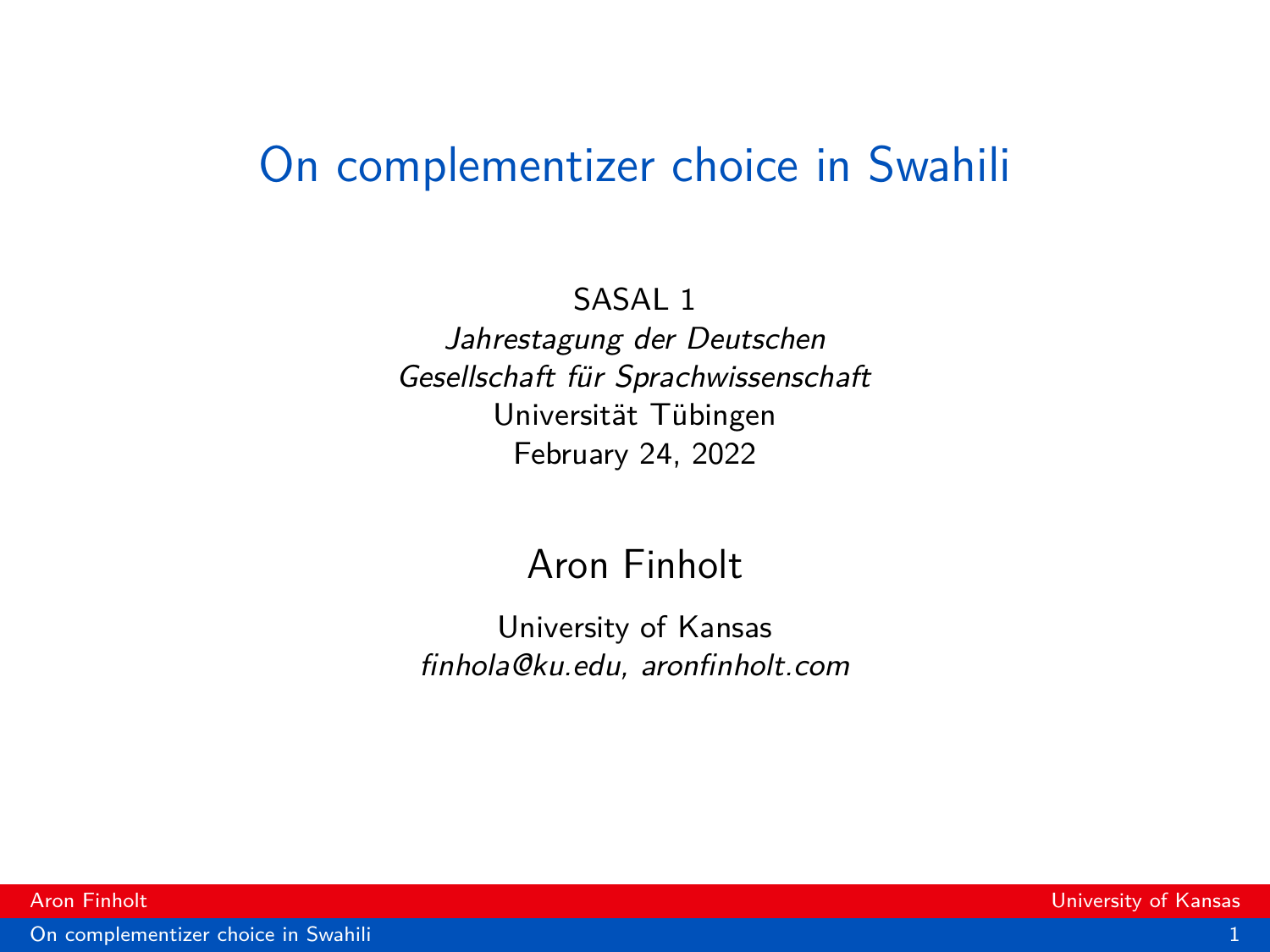# Distribution of kwamba and kuwa

This project investigates the distribution of the Swahili complementizers kwamba and kuwa, which are both used to introduce a finite indicative clause under clause embedding predicates like -ambia, 'tell' (1).

(1) Hamisi a-li-ni-ambia Hamisi 1sm-past-1sg.om-tell comp/comp 1sm-pres-like **kwamba/kuwa** a-na-penda kusoma read INF

'Hamisi told me that he likes to read.' (Mpiranya, 2015:220)

Kuwa and kwamba are reported to be interchangeable, with no interpretive or distributional distinctions.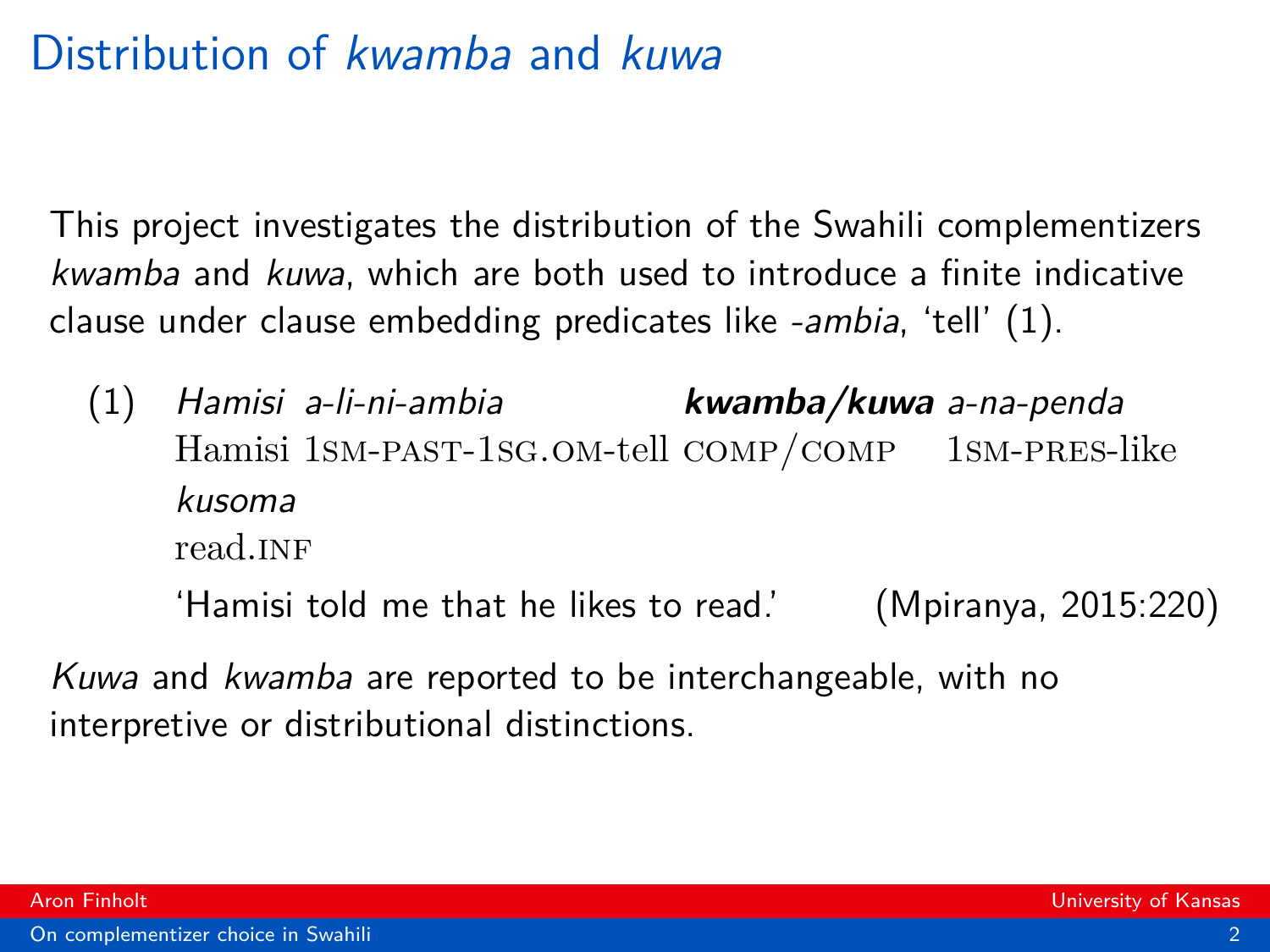# Distribution of kwamba and kuwa

Although such a distributional description of  $kwamba/kuwa$  is generally accepted, the fact that these two complementizers appear to exist in free variation is prima facie surprising.

- Each has distinct lexical origins as infinitival verb forms; kwamba being derived from 'to tell', and kuwa from 'to be'.
- Interpretative differences have been reported in similar dual-complementizer systems (e.g. Greek, Italian Dialects) [\(Ledgeway,](#page-26-0) [2000;](#page-26-0) [Angelopoulos, 2019\)](#page-25-0)
- Many Bantu languages have multiple complementizers, including 'say'-complementizers, many of which serve "evidential"-like functions [\(Botne, 1997;](#page-25-1) Güldemann, 2008; [Diercks, 2013\)](#page-25-2)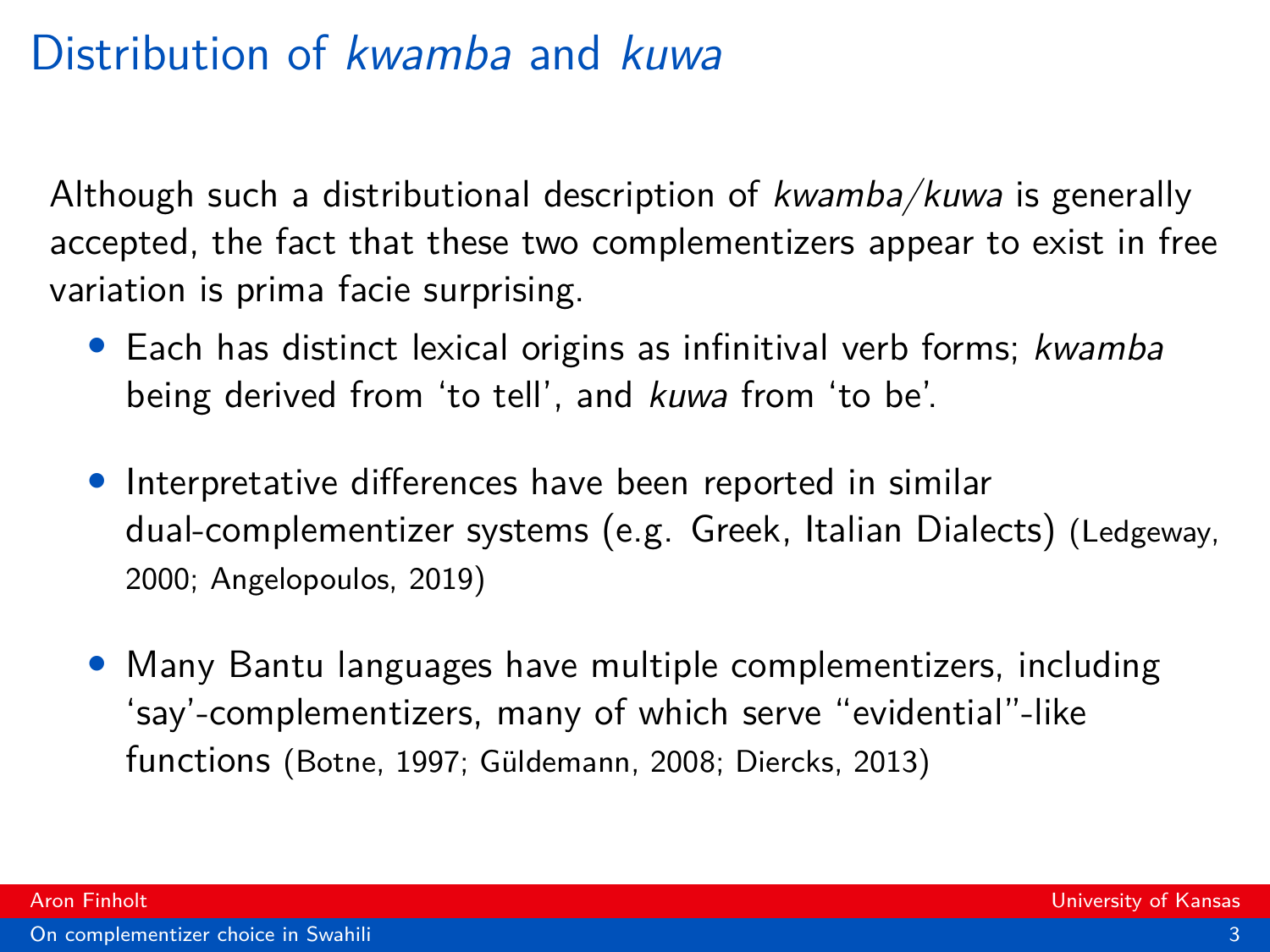- We examine the question of complementizer choice through regression-based analysis of (Tanzanian) Swahili Corpus data, and follow-up elicitation.
- Ultimately, we find that complementizer choice in Swahili is (at least) partially predictable based on a subset of factors that have been shown to influence complementizer choice cross-linguistically.
- Based on these results, we propose a system in which complementizer choice in Swahili encodes relative belief.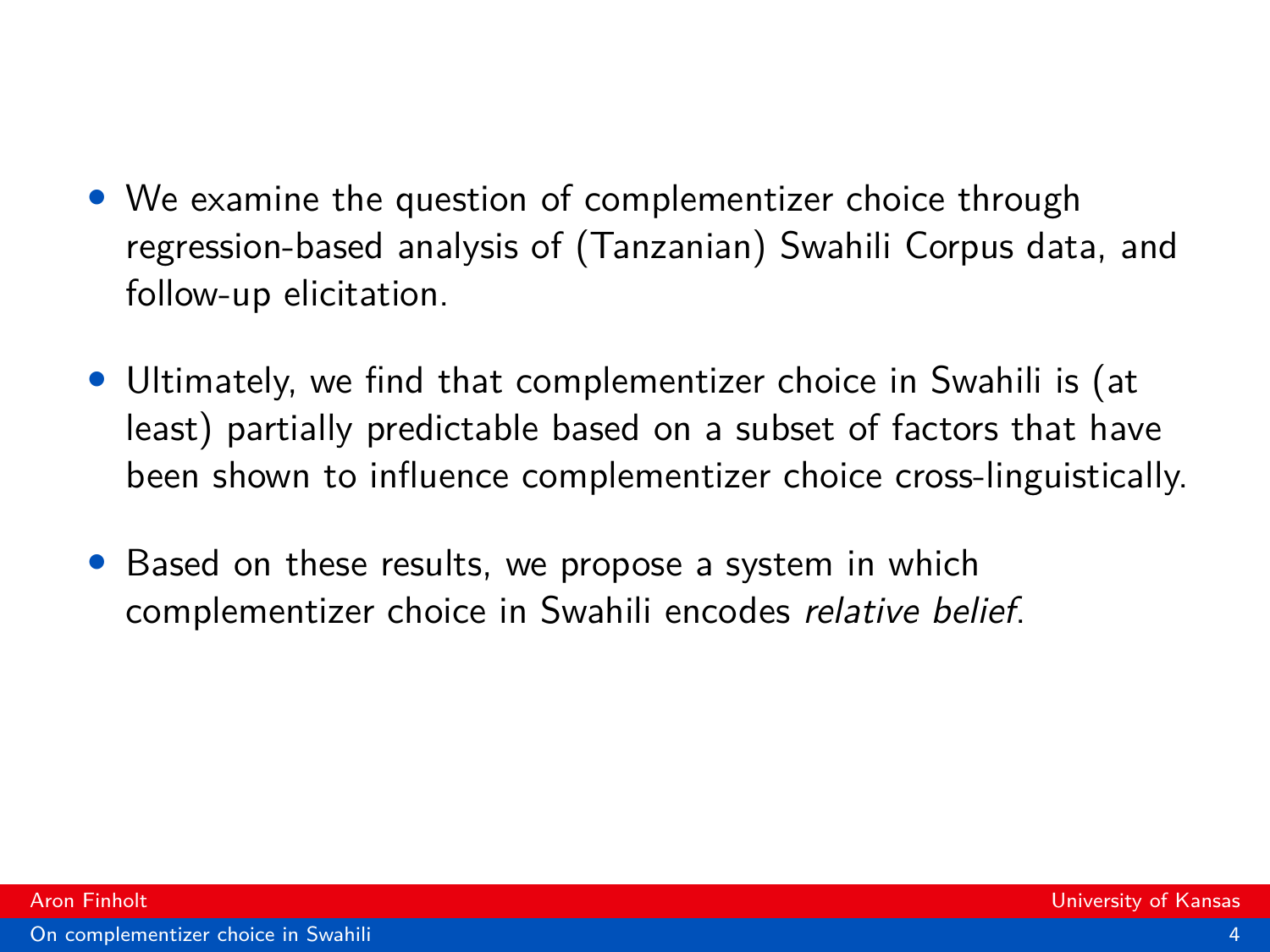# **Methodology**

**Corpus:** Helsinki Corpus of Swahili 2.0  $\rightarrow$  approx 25 million words  $\rightarrow$  fully morphologically tagged

**Token Type:** Embedding Predicate+[cp kwamba/kuwa...]

**Total Token Count:** 26,064

The factors we investigated were chosen based on what was feasible to look at in a corpus.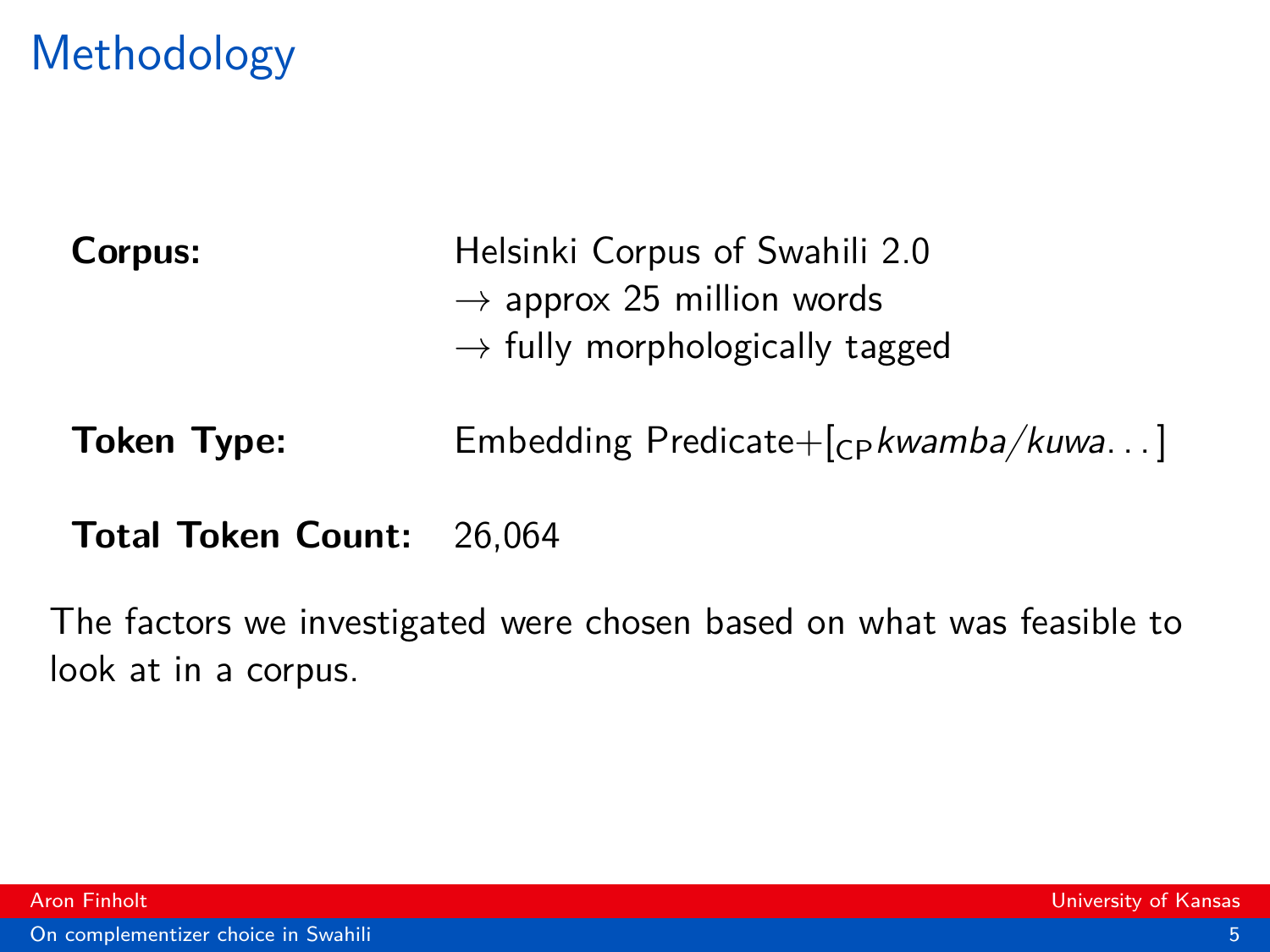## Factor 1: Predicate class

Predicate class (or selection) is known to affect complementizer choice cross-linguistically [\(Kiparsky and Kiparsky, 1971;](#page-26-2) [Hooper and Thompson, 1973;](#page-26-3) [Noonan, 2007;](#page-27-1) [Roussou, 2010\)](#page-27-2), many others

- We initially divided up the predicates based on the classification in [Hooper and Thompson \(1973\)](#page-26-3).
- Eventually, we collapsed these into just two categories
	- **Attitude predicates** (-fikiri 'think'): those predicates which entail the existence of a belief-holder.
	- **Reportative predicates** (-sema 'say'): those predicates which do not entail the existence of a belief-holder.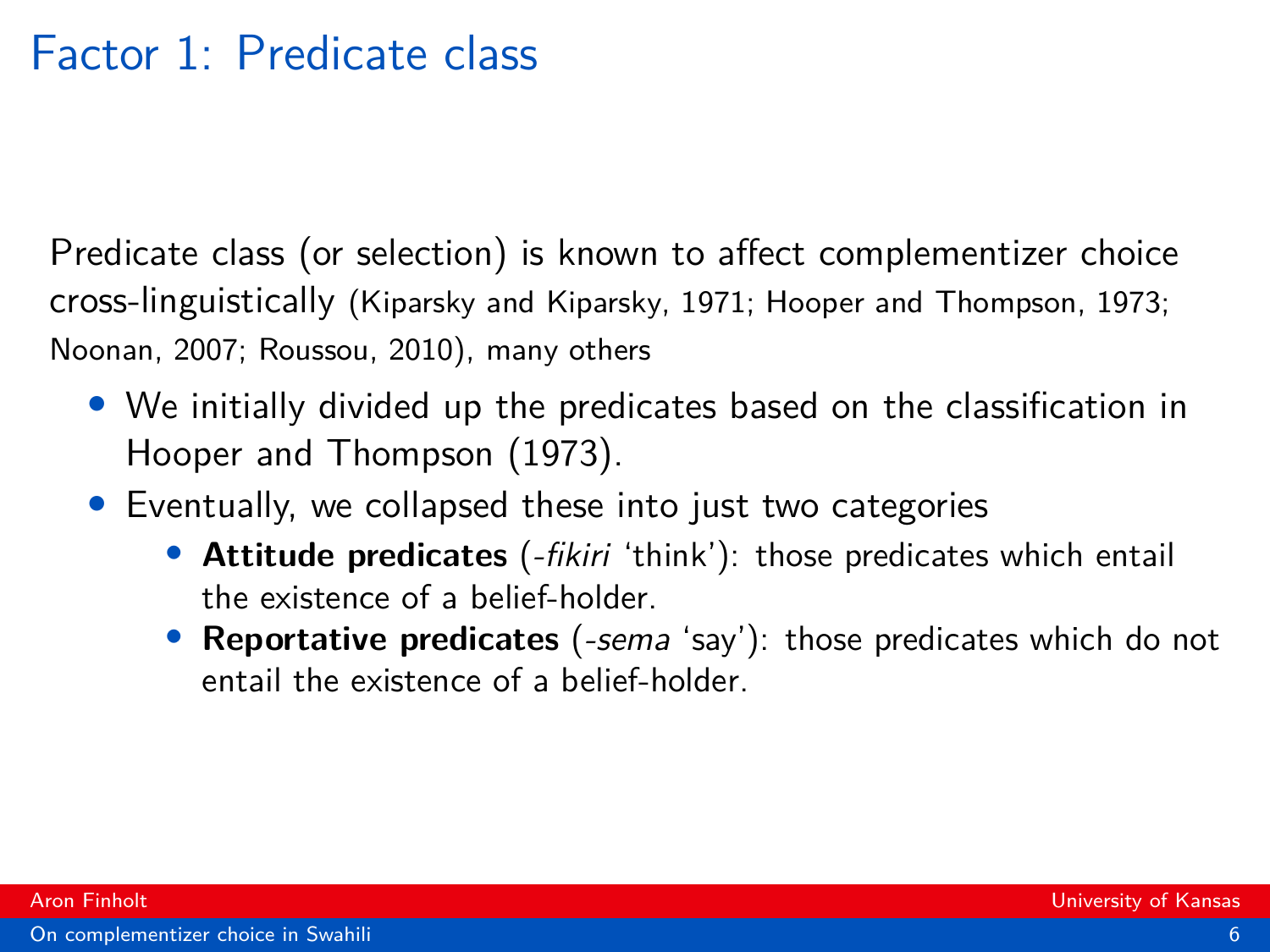### Factor 2: Person of subject

The person of the main-clause subject has also been shown to affect complementizer choice cross-linguistically [\(Kiparsky and Kiparsky, 1971;](#page-26-2) [Giv](#page-25-3)ón [and Kimenyi, 1974;](#page-25-3) [Massamba, 1986\)](#page-27-3)

- In Kinyarwanda, the complementizer kongo is reported to not be possible under factives with  $1st/2$ nd person subjects (Givó[n and](#page-25-3) [Kimenyi, 1974\)](#page-25-3).
- (2) a. yiibagiwe kongo amazi yari mare-mare 3sg.forgot comp water was deep 'He forgot that the water was deep (and I doubt it).'
	- b. \* niibagiwe kongo amazi yari mare-mare 1sg.forgot comp water was deep [Intended: 'I forgot the water was deep (and I doubt it).']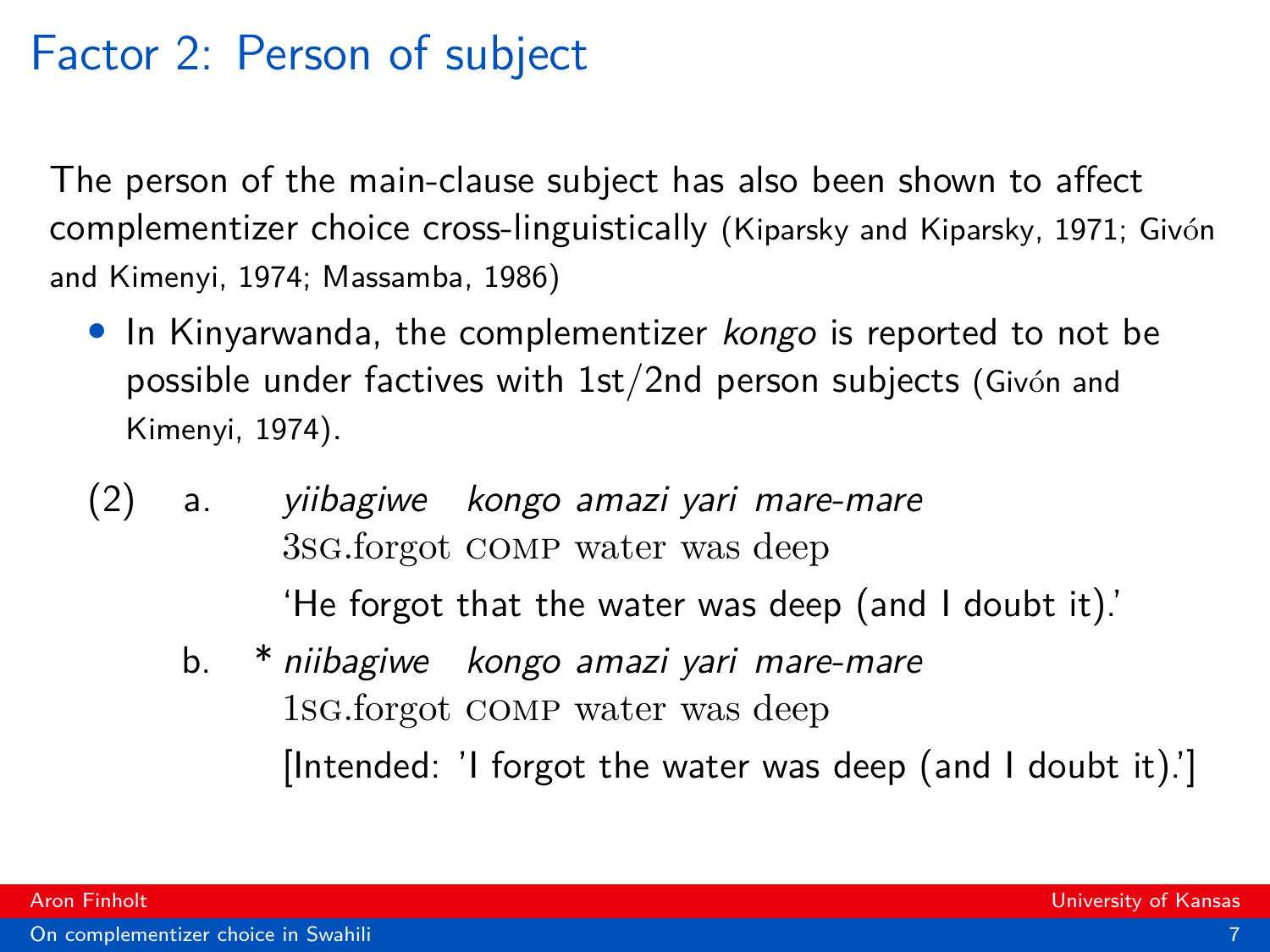The mood of the embedded clause has also been shown to be a factor in complementizer selection [\(Ledgeway, 2000;](#page-26-0) [Roussou, 2010\)](#page-27-2), many others.

• Subjunctive mood in the embedded clause is often correlated with a particular complementizer as in, e.g., Greek.

[On complementizer choice in Swahili](#page-0-0) 8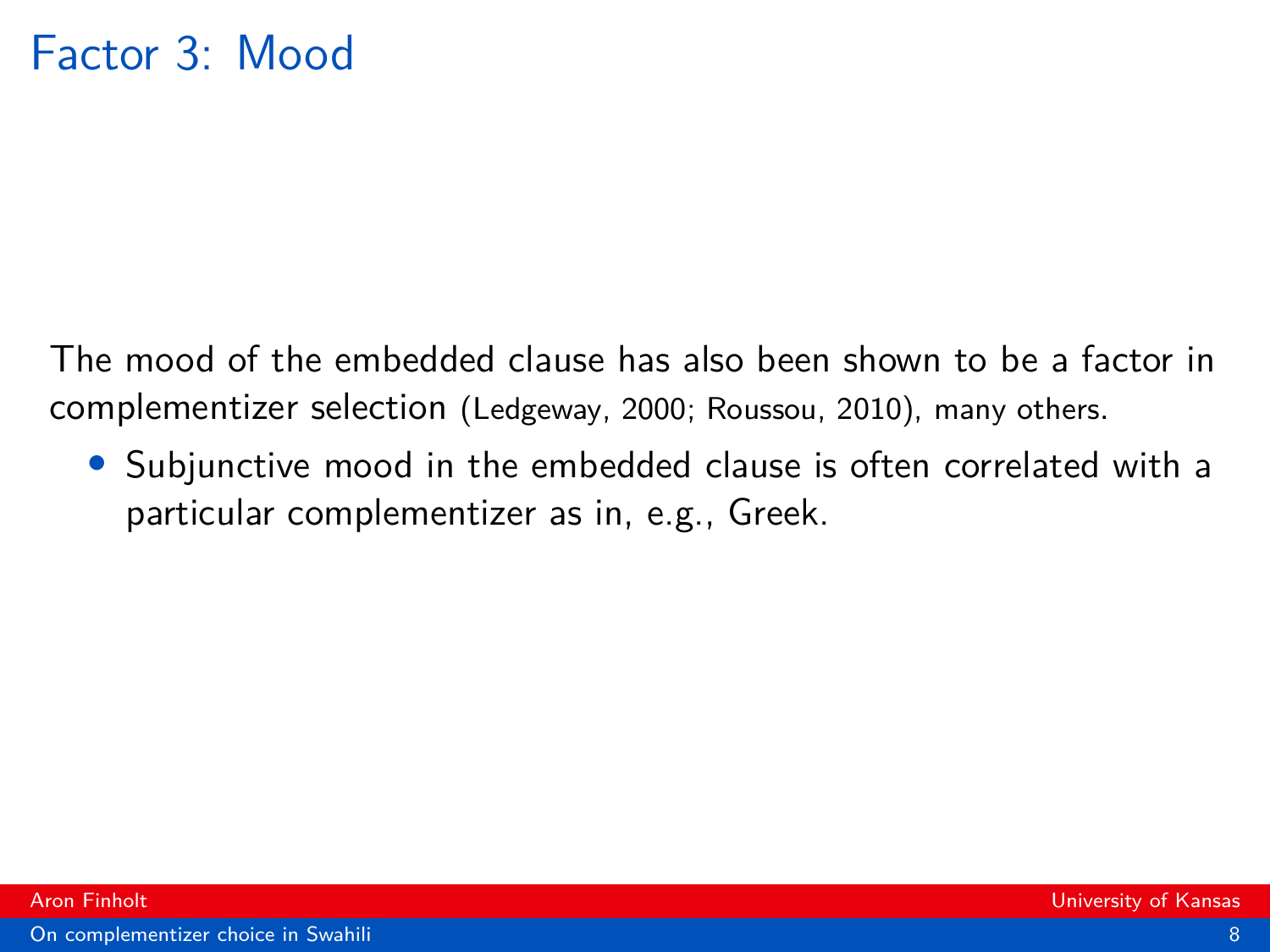# Overview of results

#### Factors investigated

- **1** Predicate class
- **2** Person of subject
- **8** Mood
- All three factors are significant predictors of complementizer choice
- However, the person of the main clause subject is by far the most significant factor affecting complementizer selection.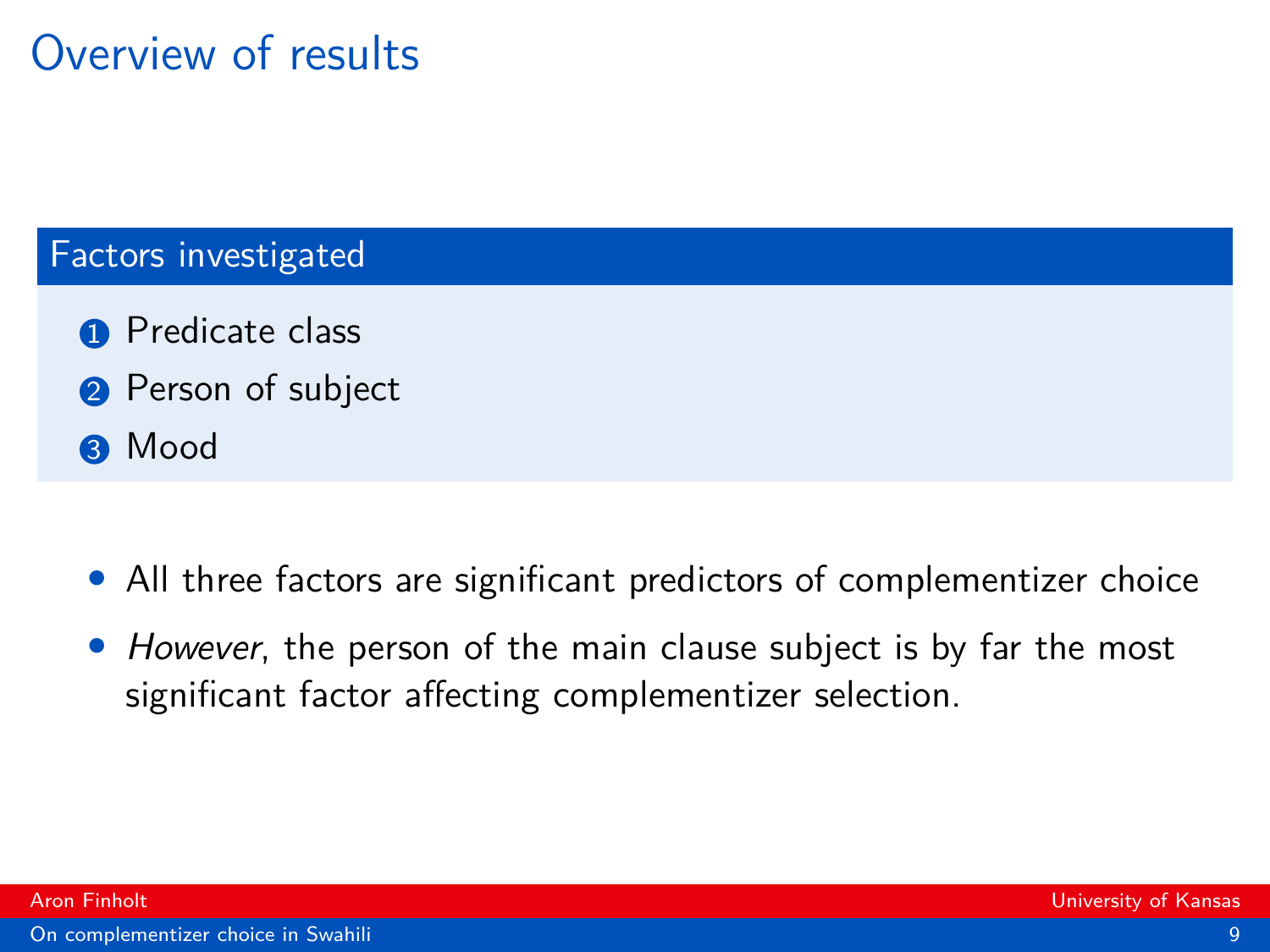### Results: Matrix Subject Person



Our model assigned predicted values to each token in the corpus based on the likelihood of finding kwamba given the coded factors present. Predicted values closer to 1 indicate that kwamba is more likely. Predicted values closer to 0 indicate that kuwa is more likely.

#### **Key Findings**

- Matrix Subject Person found to be the strongest individual predictor in the model.
- First and third-person subjects were shown to be significant predictors; first-person subjects correlate with kwamba, third-person subjects correlate with kuwa.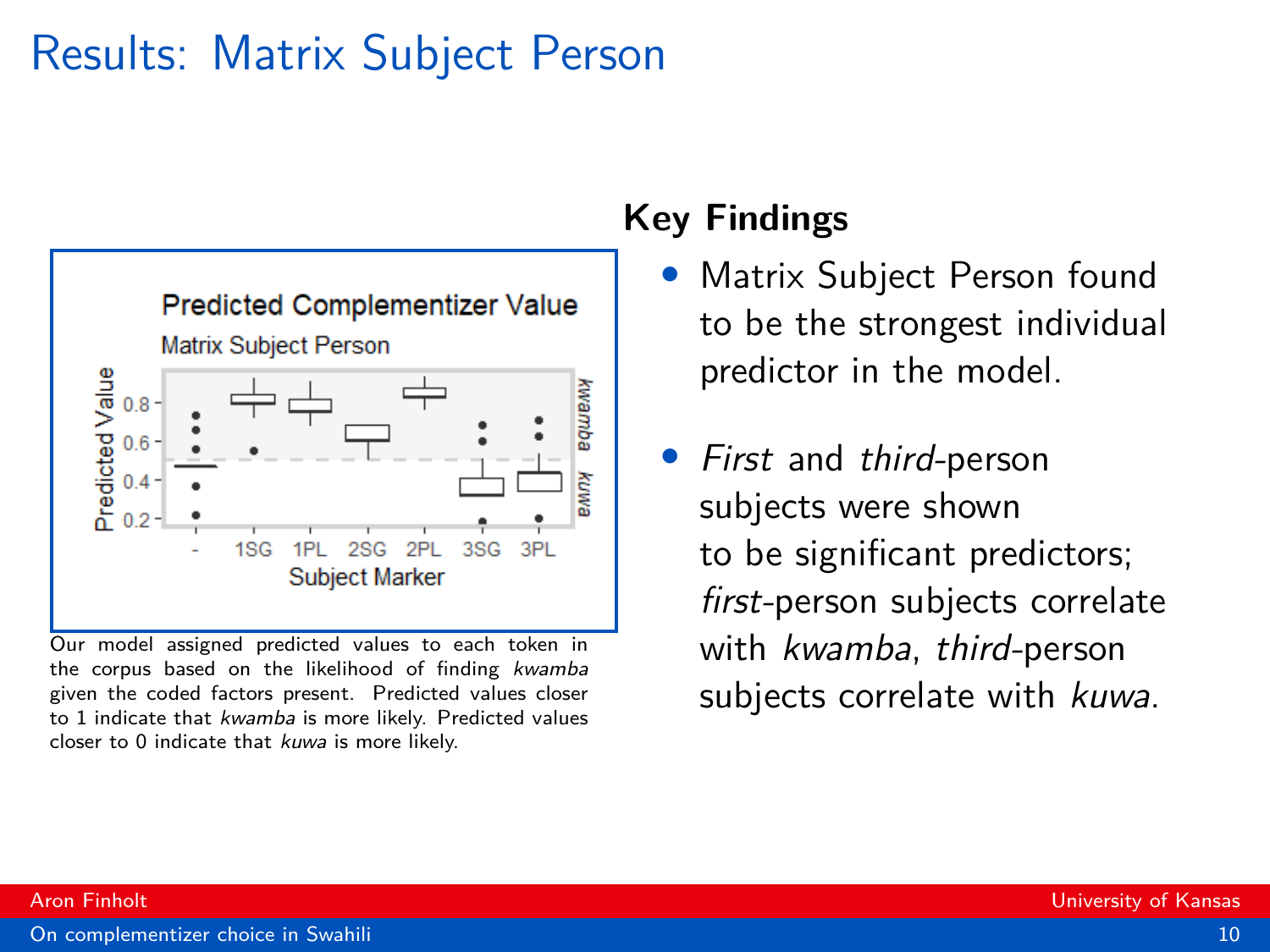### Results: Matrix Predicate Class



Our model assigned predicted values to each token in the corpus based on the likelihood of finding kwamba given the coded factors present. Predicted values closer to 1 indicate that kwamba is more likely. Predicted values closer to 0 indicate that kuwa is more likely.

### **Key Findings**

- Matrix Predicate Class found to be second strongest predictor in the model.
- ATTITUDE predicates (e.g. -fikiri, 'think') shown to correlate with kwamba, while REPORTATIVE predicates (e.g. -sema, 'say') instead correlate with kuwa.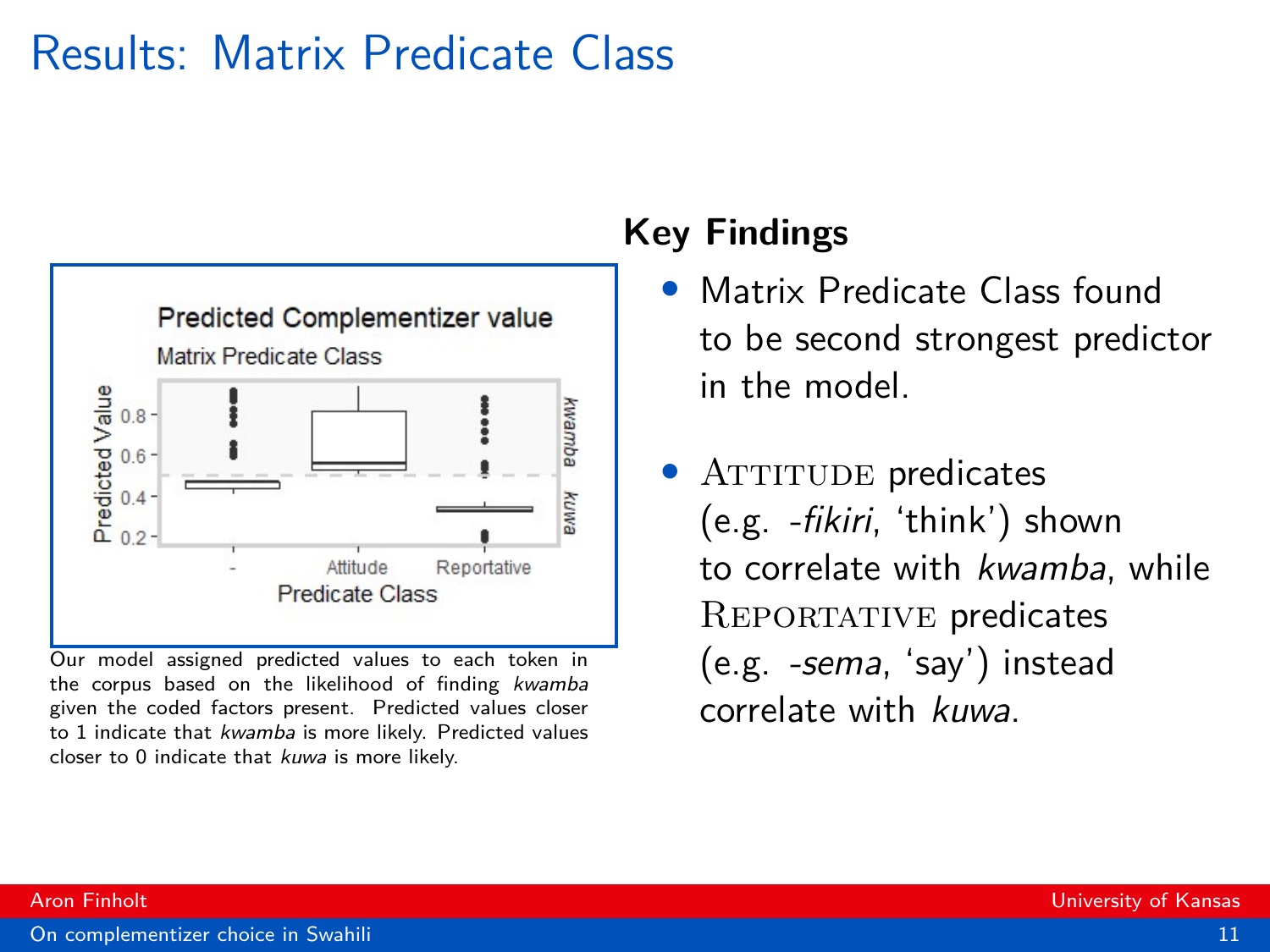## Results: Mood of Embedded Clause



Our model assigned predicted values to each token in the corpus based on the likelihood of finding kwamba given the coded factors present. Predicted values closer to 1 indicate that kwamba is more likely. Predicted values closer to 0 indicate that kuwa is more likely.

#### **Key Findings**

- Mood of Embedded Clause found to be weakest predictor in the model.
- Presence of the subjunctive in the embedded clause (e.g. FV ,-e) shown to correlate with kwamba.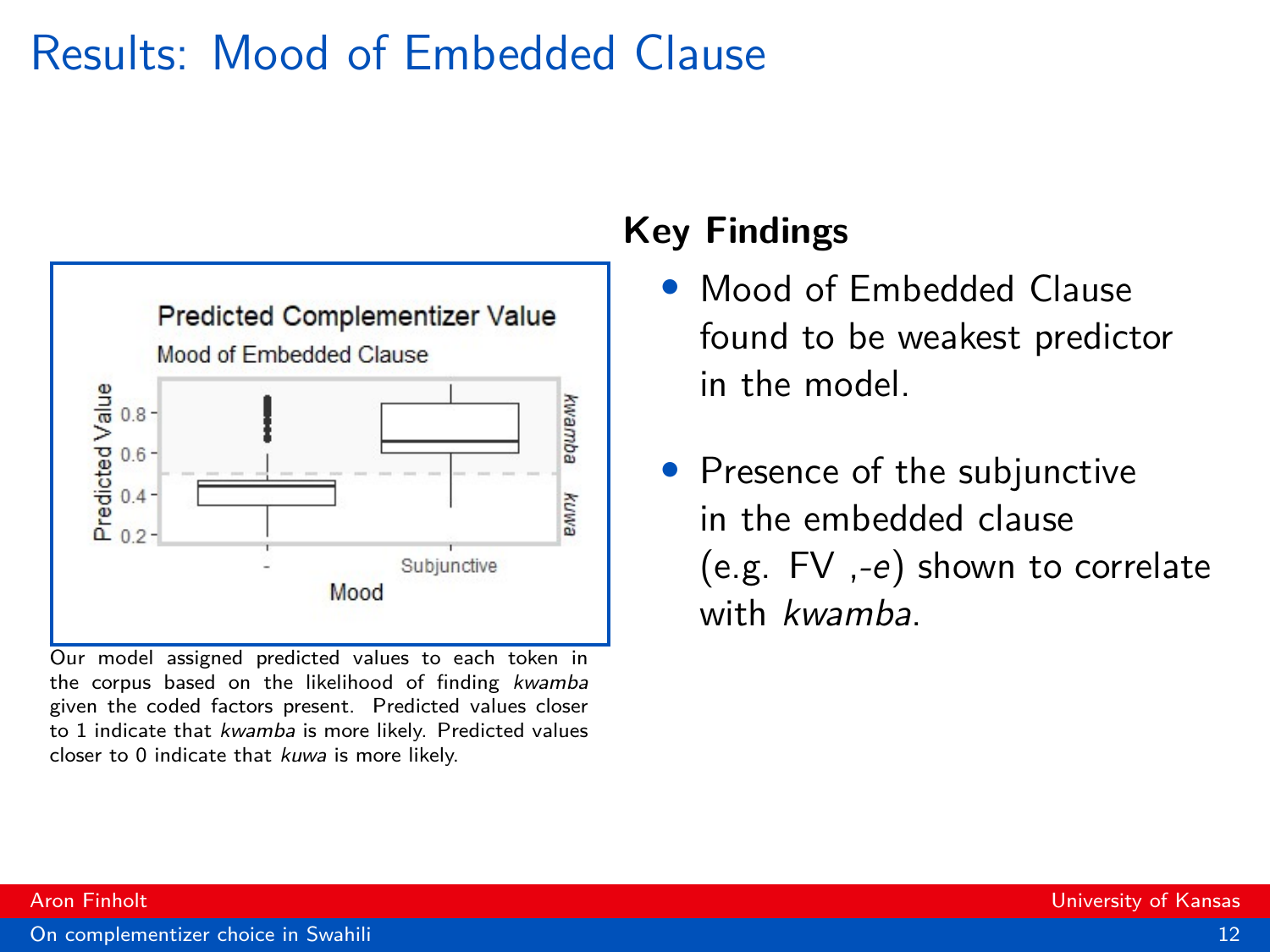There are two major takeaways from our corpus study.

- First, the distinct factor correlations demonstrate that kwamba and kuwa are not in free-variation.
- Second, despite these predicting factors, the choice between kwamba and kuwa is not categorical; either may appear with any of the aforementioned factors.

These takeaways suggest that *kwamba* and *kuwa* are not selected by an element in a higher clause (c.f. [Roussou \(2010\)](#page-27-2) on complementizers in Greek); they simply interact with such elements indirectly.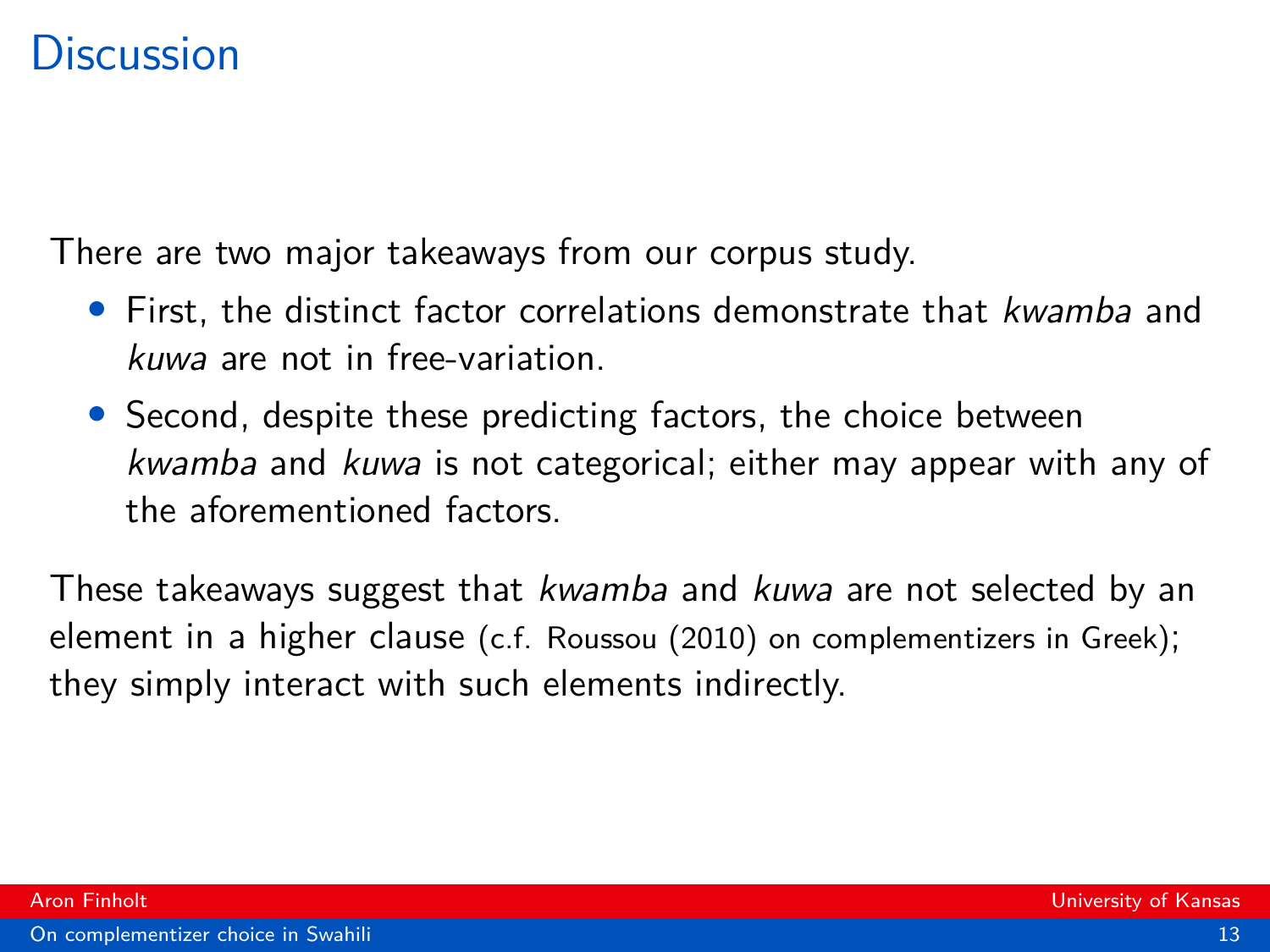Based on the results of our corpus study, we propose that *kwamba* and kuwa make a semantic distinction:

- Kwamba anchors the embedded clause to an individual's beliefs/thoughts/attitudes.
- Kuwa anchors the embedded clause to a pragmatically salient event/situation.

We assume that complementizers serve to identify propositions based on the information content of contentful "anchors": e.g. events, individuals, mental states, etc. [\(Hacquard, 2006;](#page-26-4) [Kratzer, 2006,](#page-26-5) [2013;](#page-26-6) [Moulton, 2015\)](#page-27-4).

Following [Kratzer \(2006\)](#page-26-5), we further assume that complementizers house the function  $CONTENT$ , which identifies an event/individual with propositional content and returns the set of worlds modally accessible from that content [\(Hacquard, 2006;](#page-26-4) [Moulton, 2015\)](#page-27-4).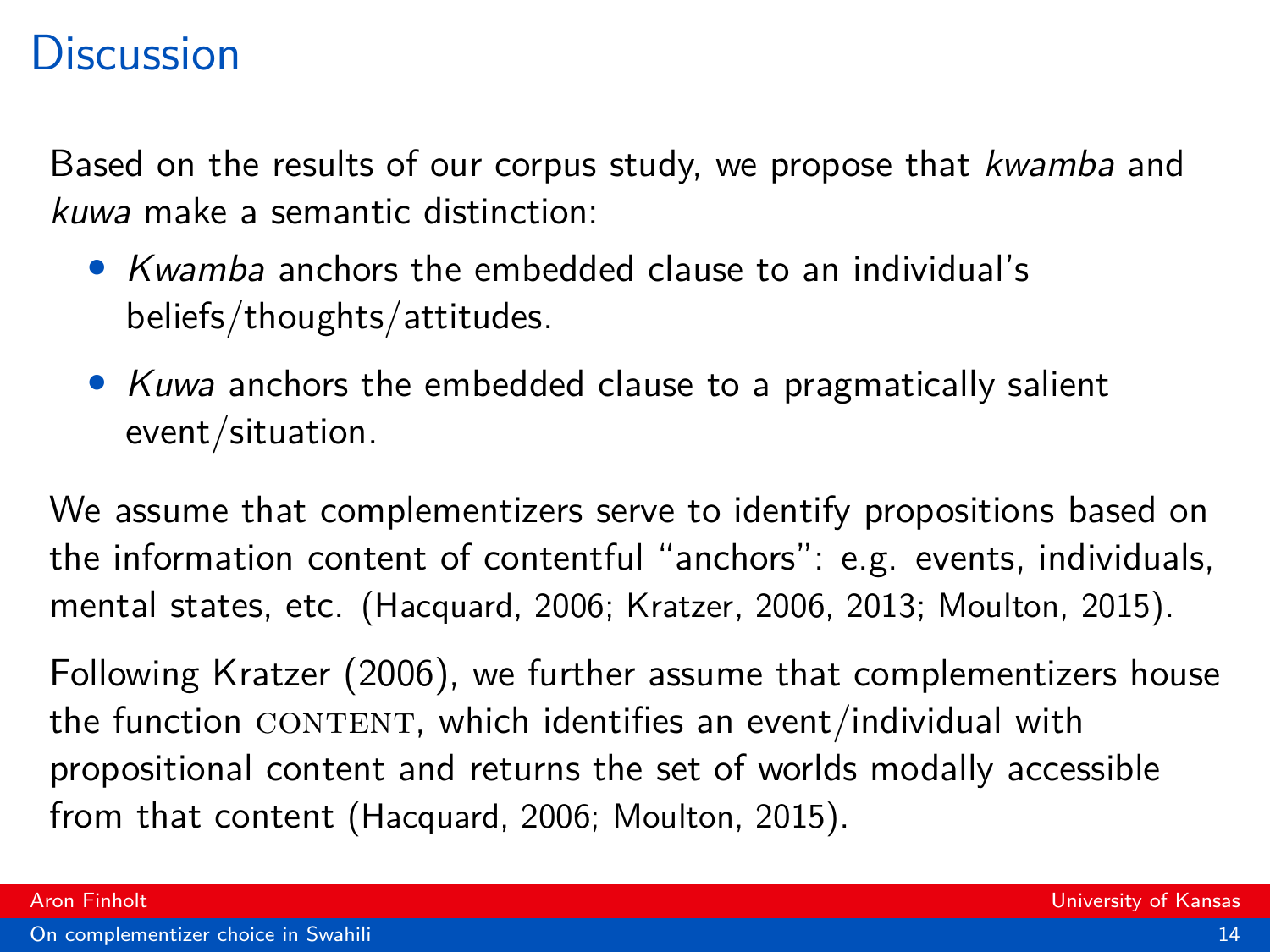# Meaning of kwamba

We define *kwamba* as a standard complementizer housing the function CONTENT [\(Hacquard, 2006;](#page-26-4) [Moulton, 2015\)](#page-27-4).

• With kwamba,  $\text{CONTENT}(e)$  is the set of worlds modally accessible from an event, *e*, associated with the embedding verb [\(3\)](#page-14-0).

(3) [KWAMBA] =  $\lambda P \lambda e. \forall w' \in \text{CONTENT}(e)$ ,  $P(w') = 1$ 

<span id="page-14-0"></span>Put differently,  $CONTENT(e)$  simply provides an appropriate modal background given the embedding predicate (e.g. believe-type:  $DOX$ , say-type: RPG, [Giorgi and Pianesi \(1997\)](#page-25-4); [Mari and Portner \(2021\)](#page-26-7)).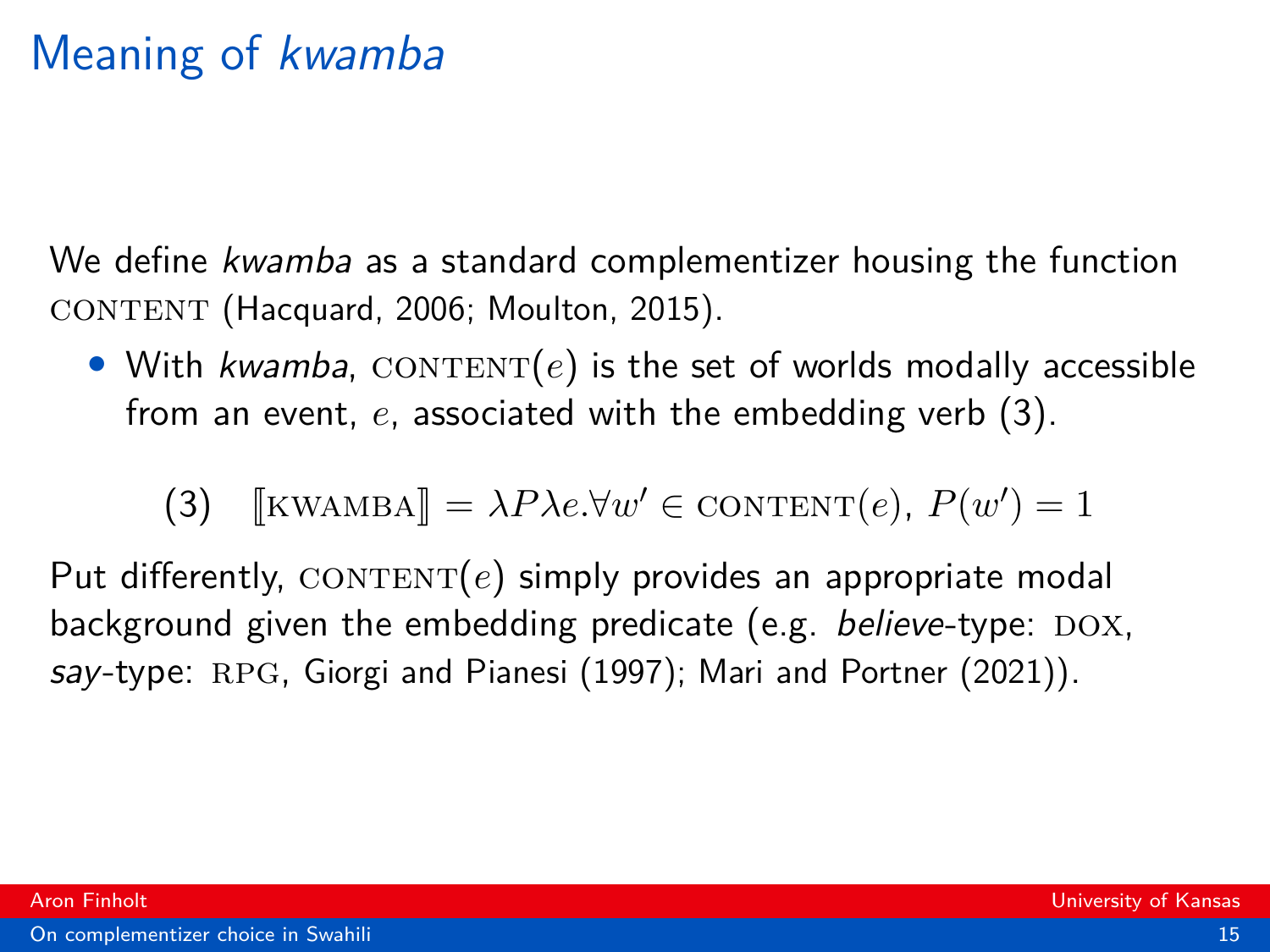# Meaning of kwamba

The model shows a significant correlation between kwamba and  $first$ -person subjects,  $ATTITUDE$  predicates, and subjunctive mood.

Each of these correlations follows straightforwardly from kwamba anchoring the embedded clause to the beliefs/hopes of an individual:

- **First-person subjects**: the speaker is intrinsically more aware of their own thoughts than of others', making it easier to 'check' the modal base to ensure that  $P=1$ .
- **Attitude predicates**: such predicates are typically used to discuss the thoughts/beliefs/attitudes of local attitude holder.
- **Subjunctive mood**: crosslinguistically, subjunctive mood tends to trigger a layer of relativized belief that targets an attitude holder (Givó[n, 1994;](#page-25-5) [Portner, 2018\)](#page-27-5)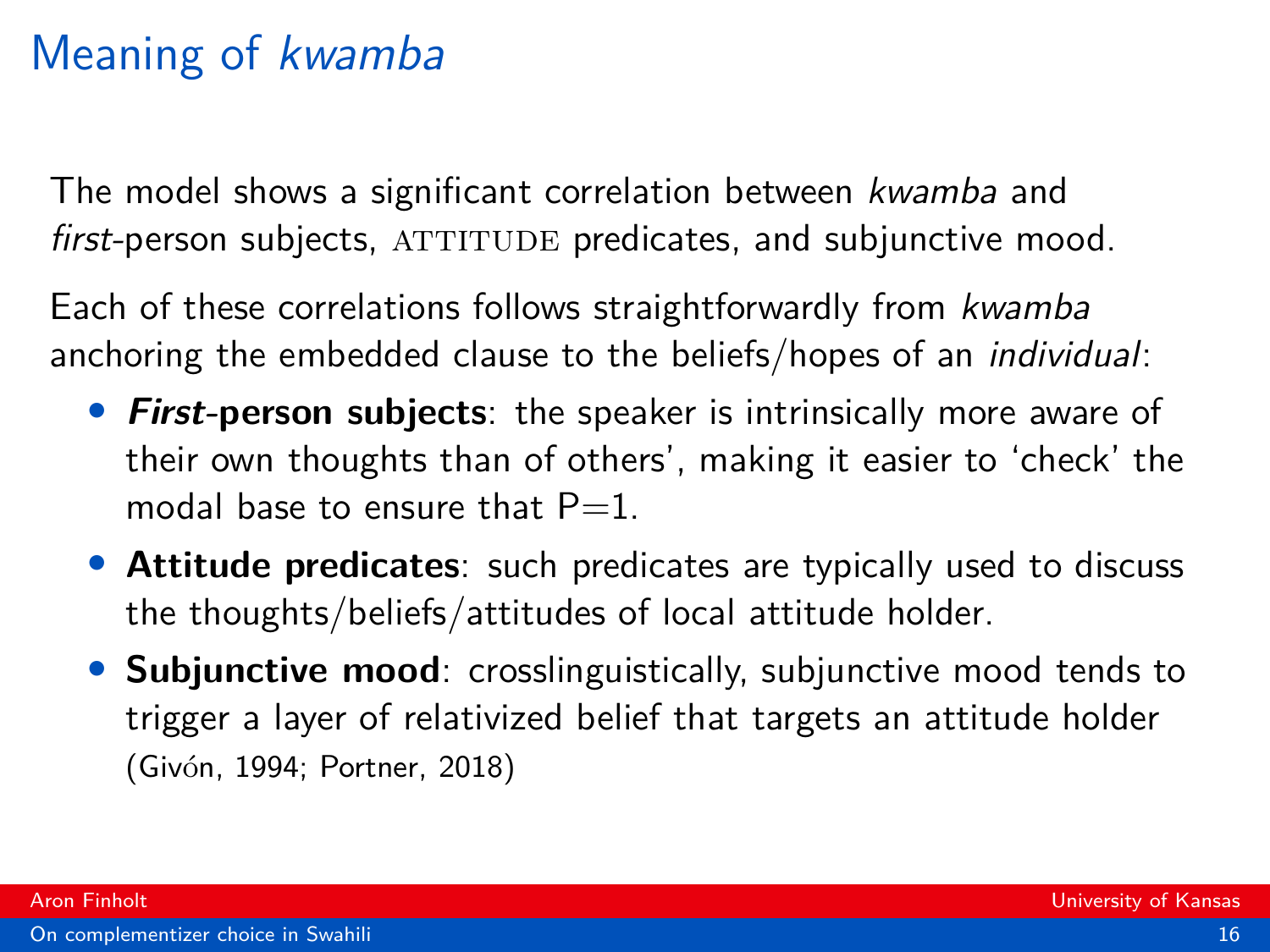# Meaning of kuwa

In contrast, it is a bit more difficult to determine whether kuwa contributes any meaning based on the results of our corpus study.

Given the correlation with REPORTATIVE predicates, we may say that it minimally differs from kwamba in that it doesn't appear to project the thoughts/beliefs/attitudes of an individual, but that is all.

To investigate whether kuwa contributes any additional meaning, we conducted a follow-up elicitation study with a native speaker of Tanzanian Swahili. Native speaker judgments reveal that:

- kwamba does appear to anchor the embedded clause to an individual; it sometimes results in 'subjective' belief reports.
- kuwa instead anchors the embedded clause to a pragmatically salient event/situation; it sometimes yields an evidential reading.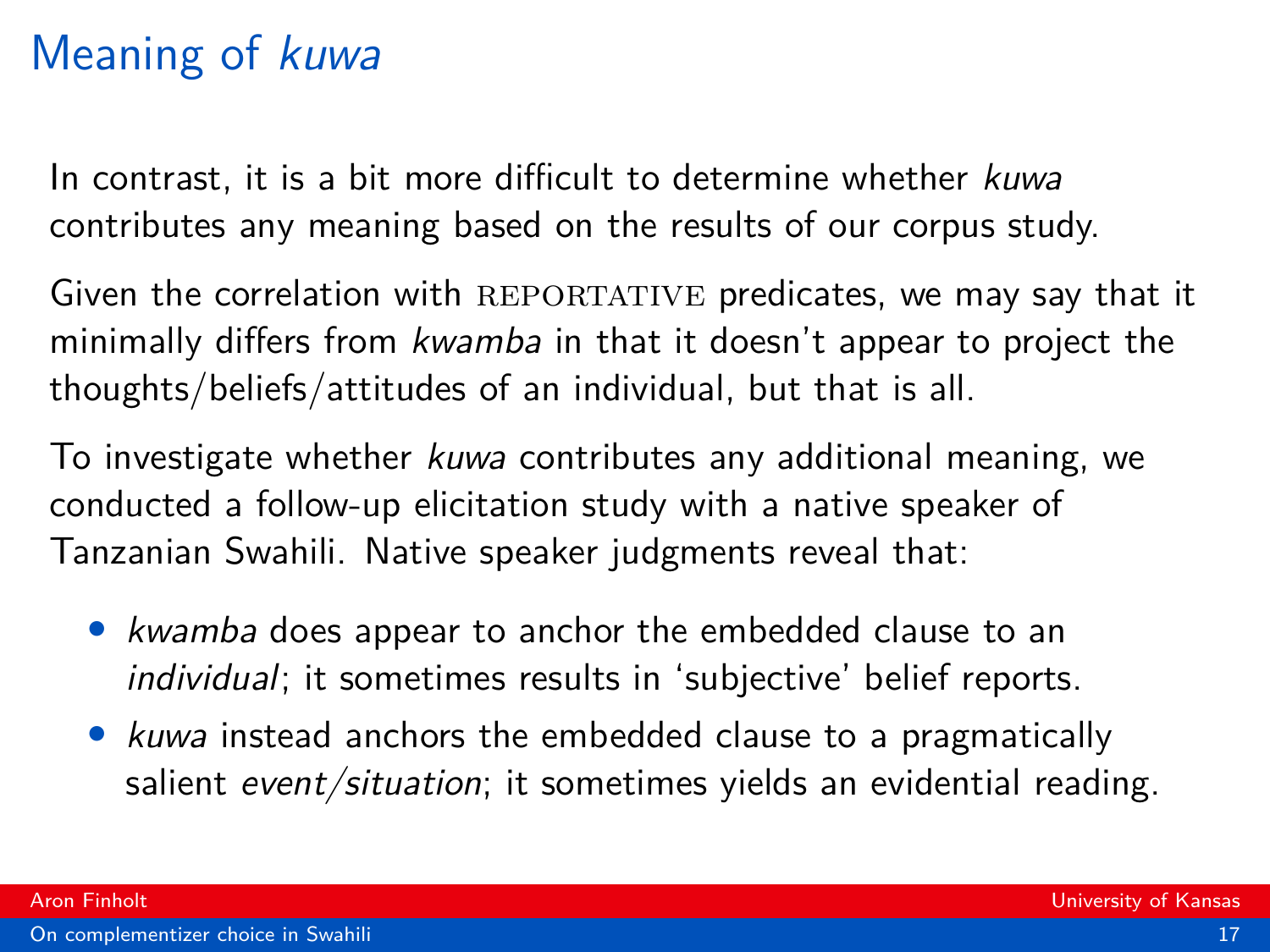# Native Speaker Judgements

The contrast between kuwa/kwamba is best illustrated by modulating the available evidence in a circumstance of evaluation.

For example, when there is concrete evidence to support the truth of P, only kuwa is available. In the following context, the available evidence in the situation almost guarantees Tanzania's winning the match.

(4) We're watching Tanzania play in a football [soccer] match. There is 5 minutes left to play, and Tanzania is up by 3.

i-na-onekan-a kuwa/#kwamba Tanzania i-ta-shind-a 9sm-pres-seem-fv comp/comp 9Tanzania 9sm-fut-win-fv 'It seems like Tanzania will win.'

Here kuwa effectively expresses an evidential meaning; there is sufficient evidence in the situation to conclude that Tanzania will win.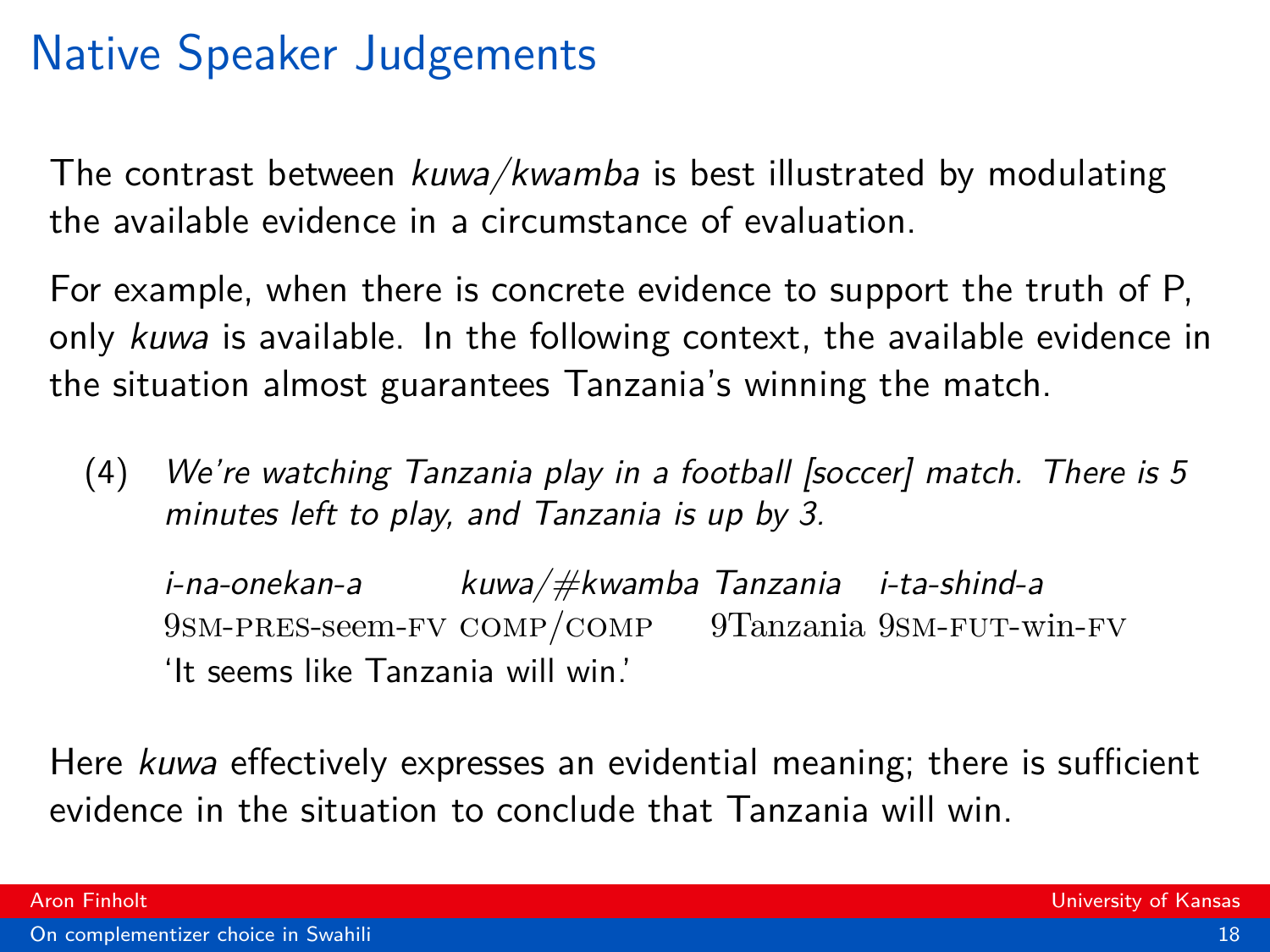# Native Speaker Judgements

In contrast, only kwamba is available in a context where there is much less evidence that Tanzania will win:

(5) We're watching Tanzania play in a football [soccer] match. It's halftime, and Tanzania is up one to nil.

i-na-onekan-a 9sm-pres-seem-fv comp/comp 9Tanzania 9sm-fut-win-fv kwamba/#kuwa Tanzania i-ta-shind-a 'It seems like Tanzania will win.'

The use of kwamba here ostensibly serves to project the speaker's beliefs about the outcome of the match.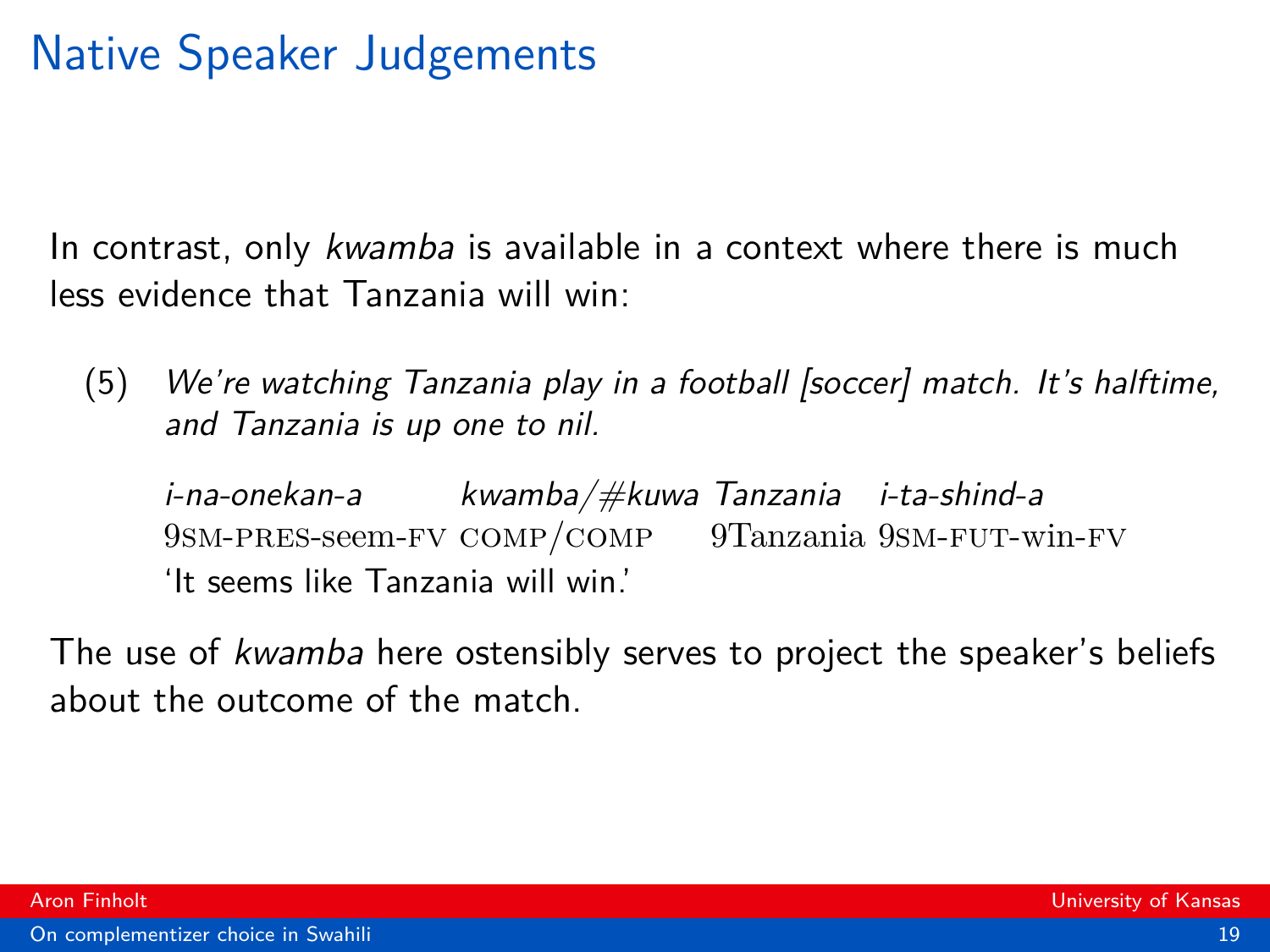# Native Speaker Judgements

A similar contrast occurs with first-person subjects [\(6\)](#page-19-0).

<span id="page-19-0"></span>(6) ni-na-fikiri 1sg-pres-think comp/comp Tanzania 9sm-fut-win-fv kuwa/kwamba Tanzania i-ta-shind-a 'I think that Tanzania will win [the football/soccer match].'

The use of kwamba expresses what the speaker believes/hopes will occur; the speaker could simply be cheering for Tanzania.

With kuwa, however, the speaker is interpreted to have some extra insider-knowledge leading them to believe that P.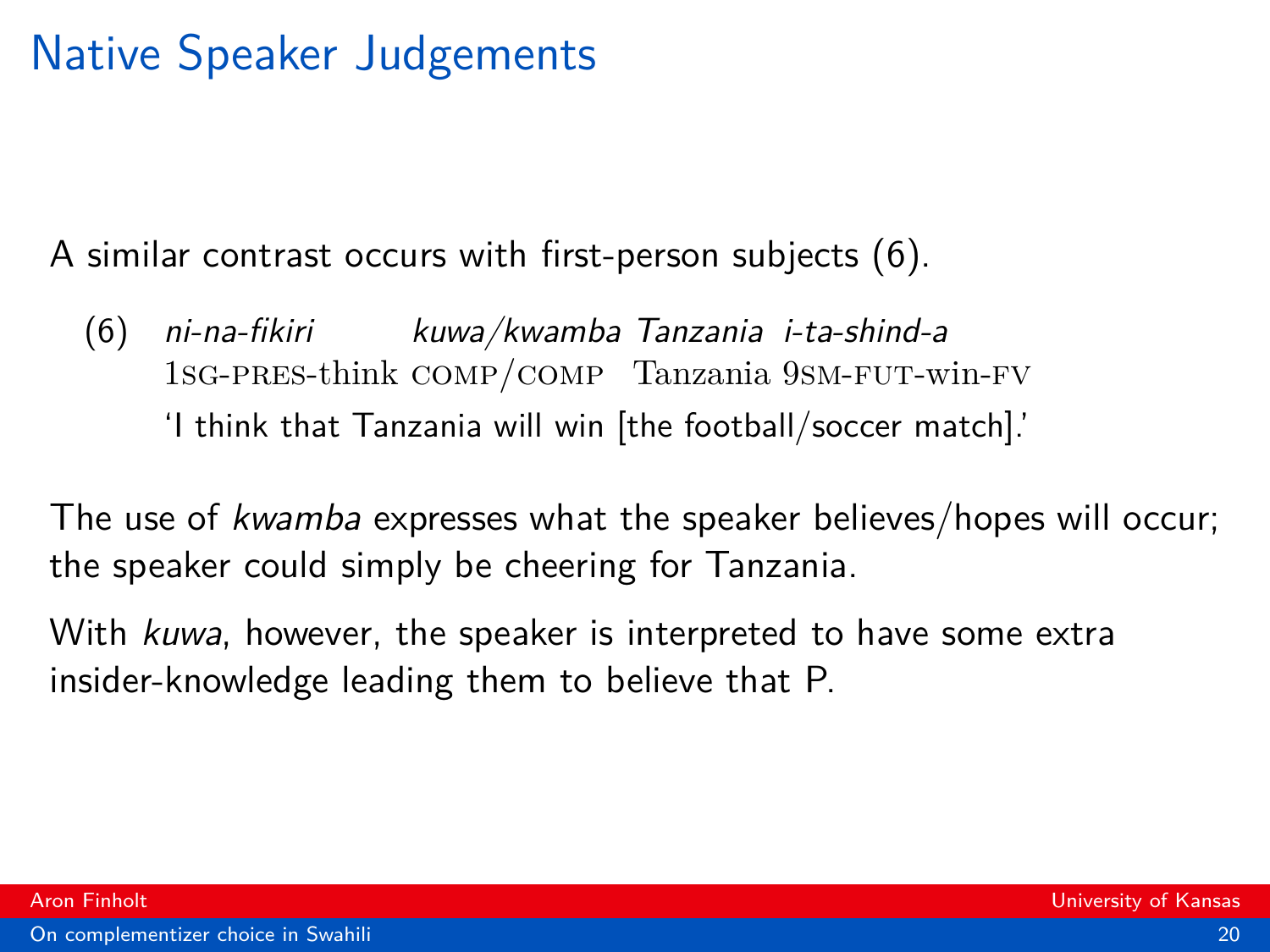The evidential properties of kuwa and the belief-projection properties of kwamba lend support to our proposed analysis:

- *kwamba* anchors the embedded clause to an individual.
- kuwa anchors the embedded clause to an event/situation.

With this distinction in mind, we may now present an analysis for *kuwa*. We invoke a direct evidential-type semantics for kuwa involving two events [\(de Haan, 1999;](#page-25-6) [Faller, 2004;](#page-25-7) [Speas, 2004;](#page-27-6) [Garfield et al., 2010\)](#page-25-8).

- kuwa asserts that there exists a (pragmatically relevant) event *e* ′ that properly contains the event associated with the embedding verb, *e*, and that all accessible worlds from *e* are P worlds [\(7\)](#page-20-0).
- <span id="page-20-0"></span>(7)  $[\text{KUWA}] = \lambda P \lambda e \cdot \exists e' [e \subset e'] \wedge \forall w' \in \text{CONTENT}(e), P(w') = 1$ <br>where  $e'$  is an event containing evidence pertaining to  $P$ where *e* ′ is an event containing evidence pertaining to P.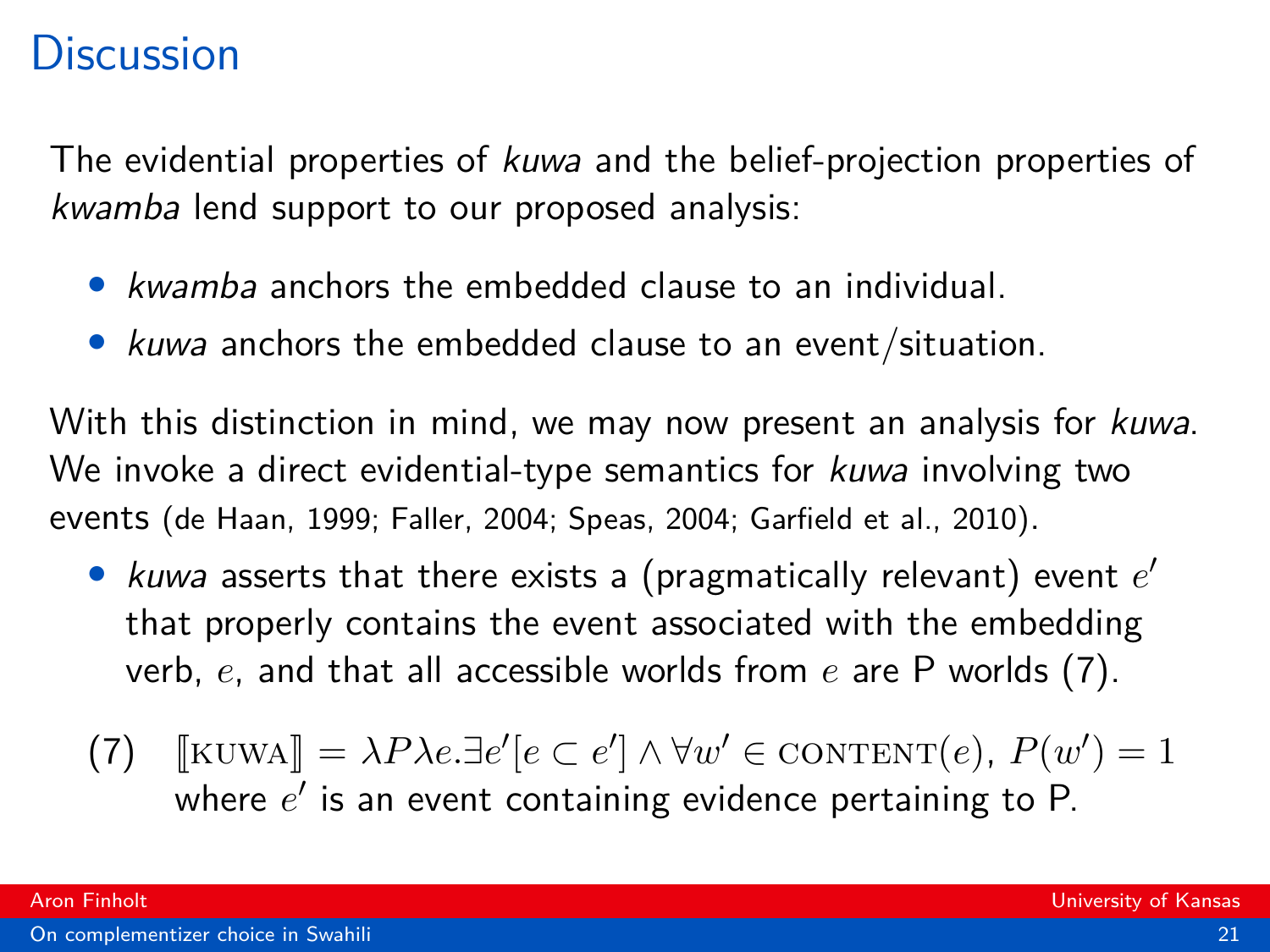Kuwa differs from *kwamba* in that the event CONTENT takes as its argument is contained within a larger event; kuwa situates the modal background associated with the embedding verb within a larger event containing evidence pertaining to the truth of P.

With this, we now have a straightforward analysis for the correlations between  $k$ uwa and REPORTATIVE predicates/third-person subjects:

- **Reportative predicates**: make reference to a situation where something was uttered.
- **Third-person subjects**: the speaker could make reference to a situation to report about a third-person subject (e.g. the speaker heard them say P), or they could make reference to a situation that the subject themselves used to make a report.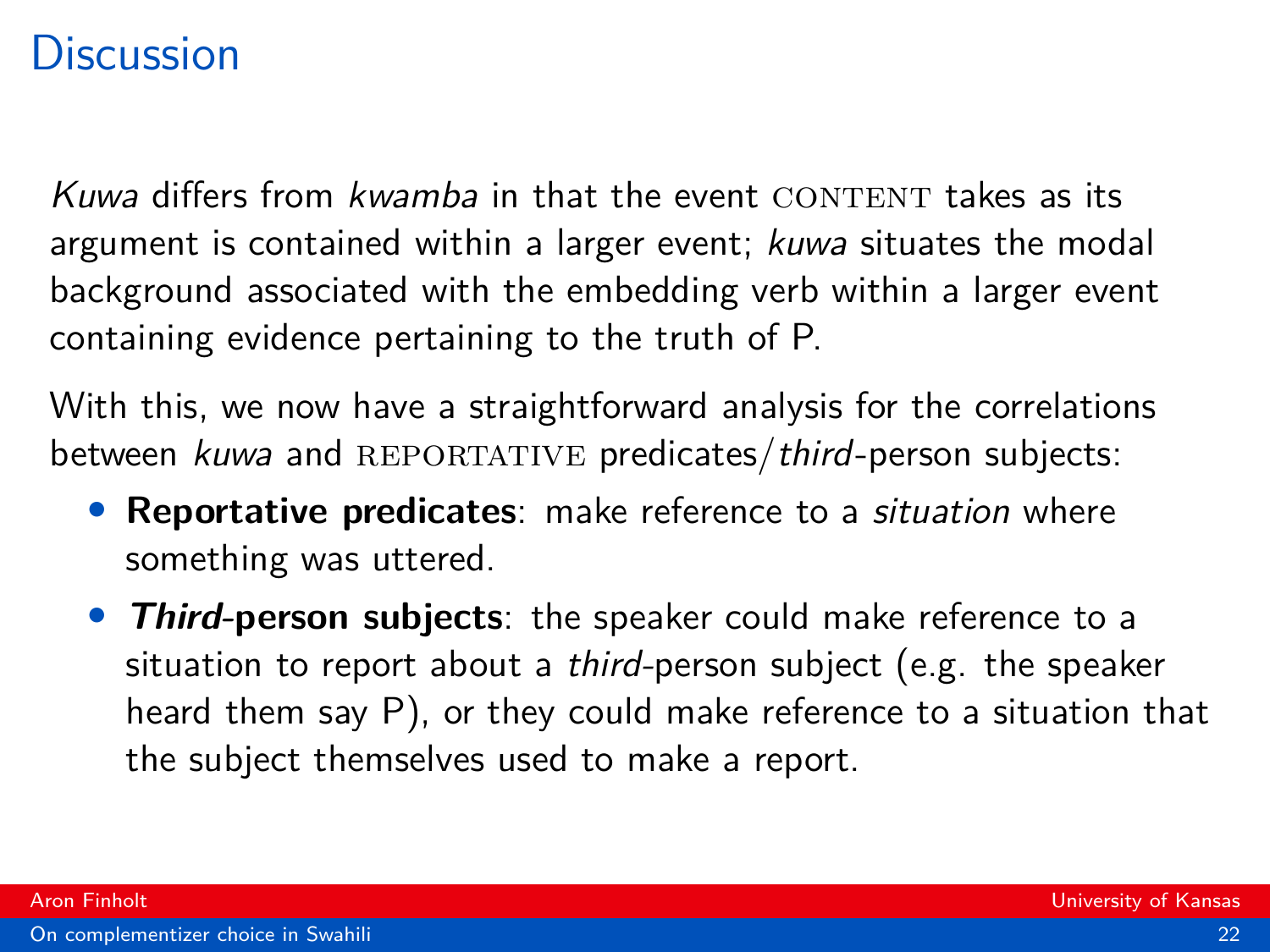In addition to the corpus data and elicited judgments, we find substantial diachronic and typological evidence to support the proposed analysis.

Analyzing kwamba as anchoring an embedded clause to an individual's beliefs follows from its diachronic source as a say-verb.

• say-complementizers often project the beliefs of a local attitude holder in Bantu [\(Diercks, 2013\)](#page-25-2) and other languages (Güldemann, 2008).

The evidential properties of kuwa may be similarly traced back to its diachronic origin as a copular verb.

• In this sense, kuwa is used to express that there is a relevant situation/event to support the truth of P; "the situation is that P".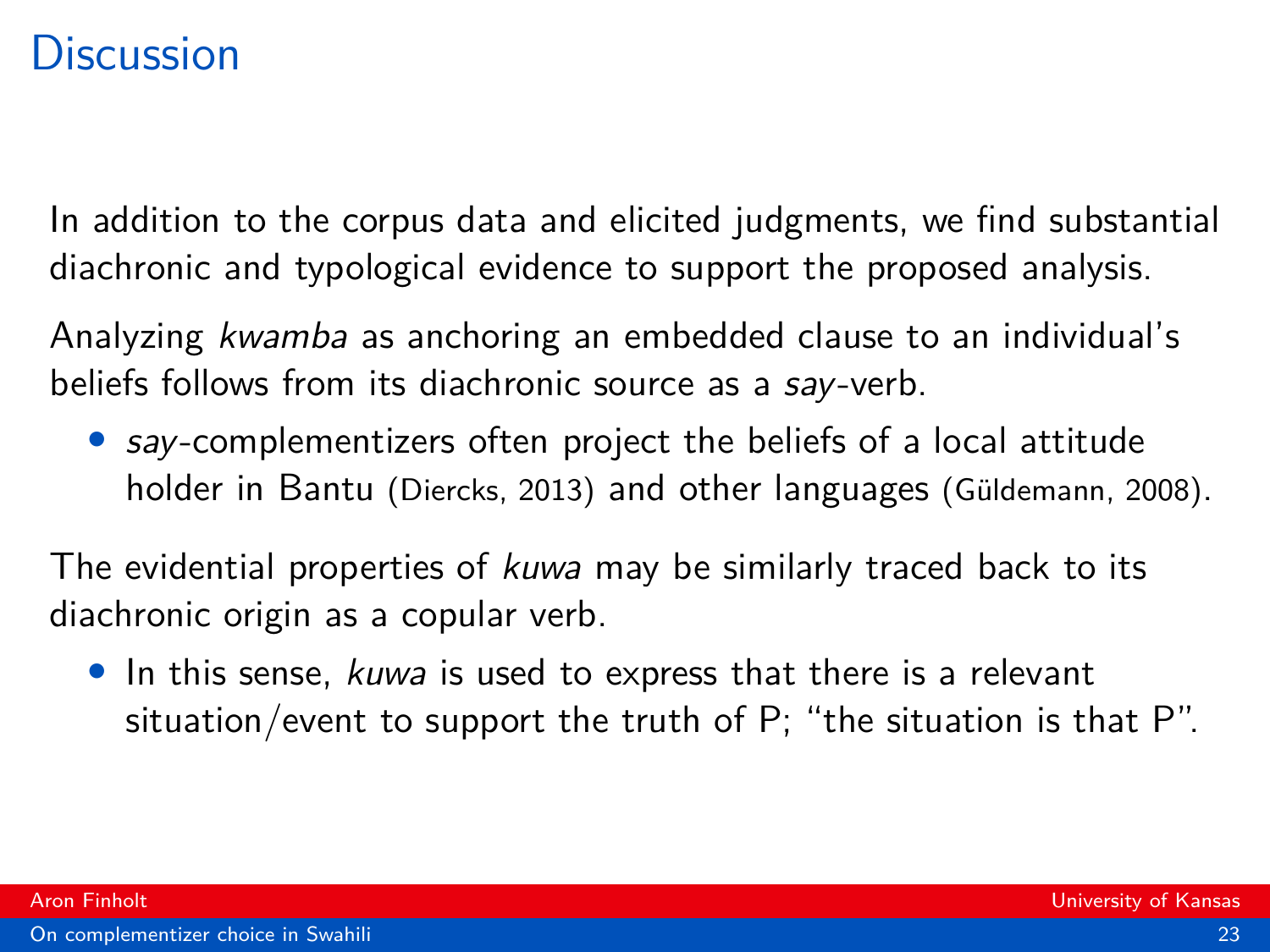# Conclusion

- Taken with speaker judgement data, the results of our corpus analysis suggest that kwamba/kuwa are not in free variation.
- Instead, we propose that *kwamba* and *kuwa* make a semantic distinction; kwamba anchors the embedded clause to an individual's beliefs, while kuwa anchors the embedded clause to a pragmatically relevant event/situation.
- The evidence puts Swahili in line with other Bantu languages which make similar epistemic distinctions in the C domain, and, moreover, with languages that make a distinction between solipsistic belief (i.e. belief held by a single individual) and more general belief.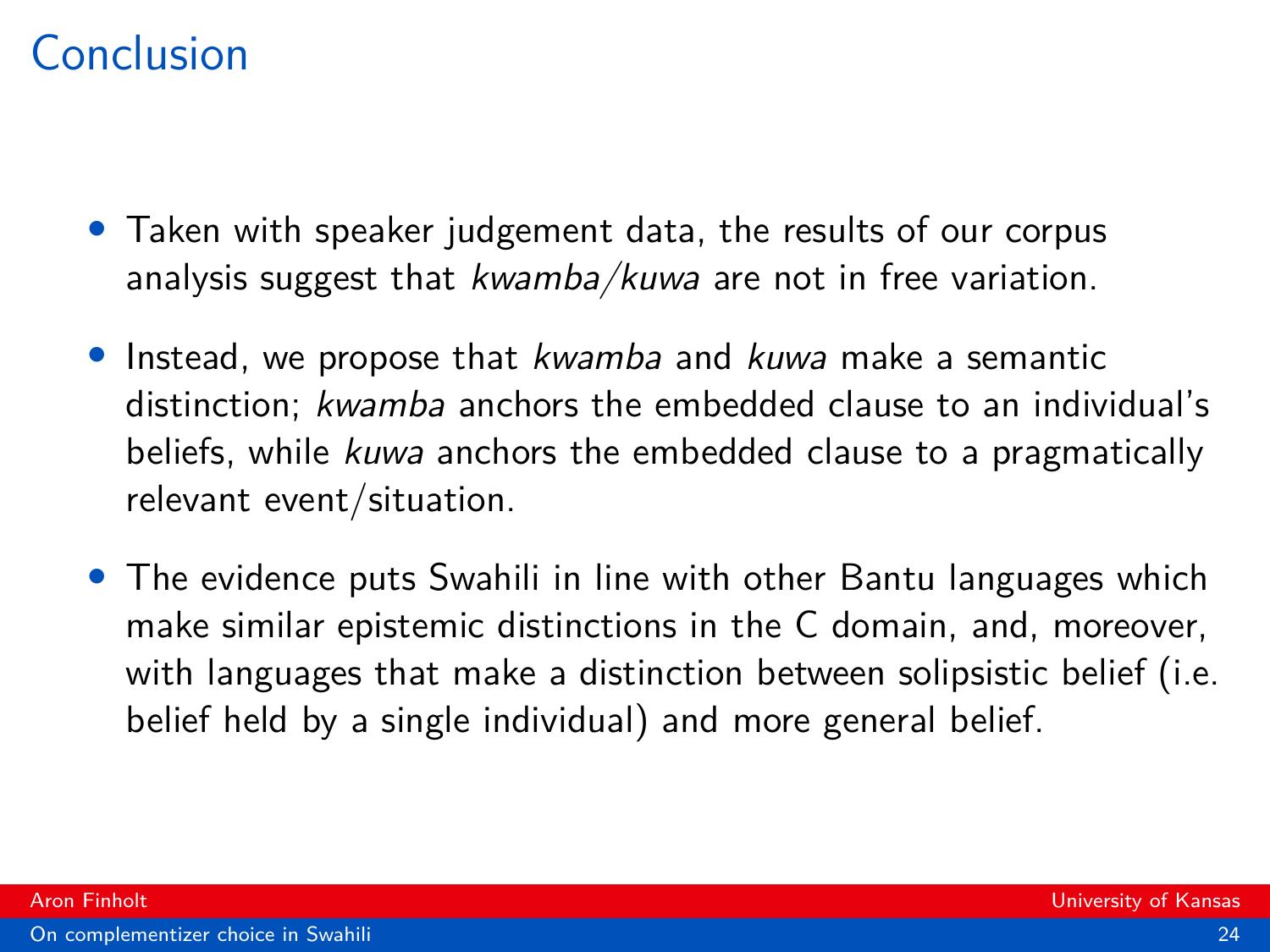Special thanks to our consultant Chacha Wambura, my advisor and co-author John Gluckman, as well as the Bantu research/reading group (KUBantu) at the University of Kansas.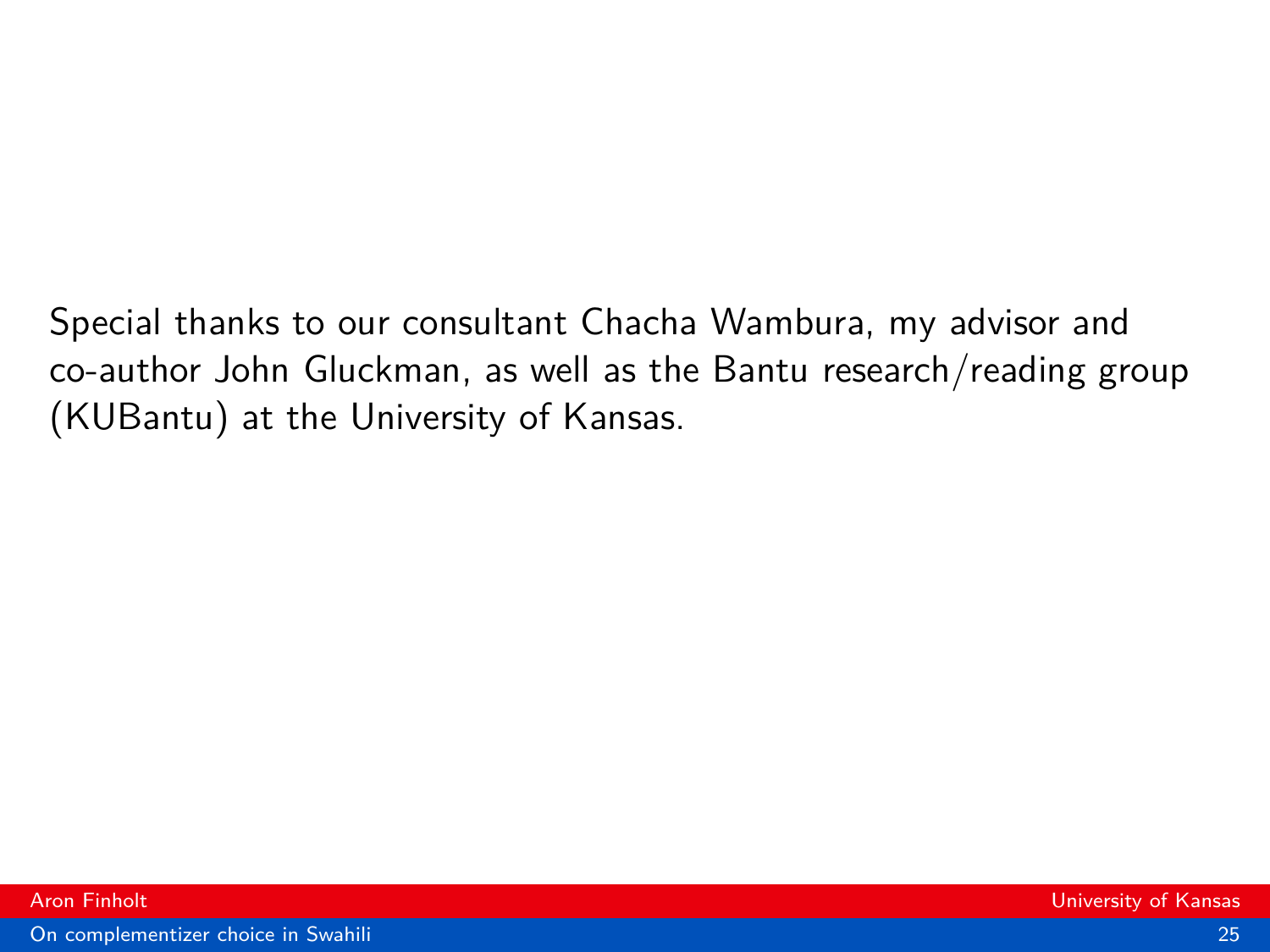- <span id="page-25-0"></span>Angelopoulos, N. (2019). Complementizers and Prepositions as Probes: Insights from Greek. PhD thesis, UCLA.
- <span id="page-25-1"></span>Botne, R. (1997). Evidentiality and epistemic modality in Lega. Studies in Language, 21(3):509–532.
- <span id="page-25-6"></span>de Haan, F. (1999). Evidentiality and Epistemic Modality: Setting boundaries. Southwest Journal of Linguistics, 18(1):83–101.
- <span id="page-25-2"></span>Diercks, M. (2013). Indirect agree in Lubukusu complementizer agreement. Natural Language & Linguistic Theory, 31(2):357–407.
- <span id="page-25-7"></span>Faller, M. (2004). The Ingredients of Reciprocity in Cuzco Quechua. Journal of Semantics, 24:255–288.
- <span id="page-25-8"></span>Garfield, J., Speas, M., and de Villiers, J. (2010). Direct evidentials, case, tense and aspect in tibetan: evidence for a general theory of the semantics of evidentials. Natural Language Linguistic Theory. doi: https://doi.org/10.1007/s11049-013-9193-9.
- <span id="page-25-4"></span>Giorgi, A. and Pianesi, F. (1997). Tense and aspect: From semantics to morphosyntax. Oxford University Press.
- <span id="page-25-5"></span>Givón, T. (1994). Voice and Inversion. John Benjamins.
- <span id="page-25-3"></span>Givón, T. and Kimenyi, A. (1974). Truth, belief and doubt in Kinyarwanda. The Papers from the Fifth Annual Conference on African Linguistics, 5:95–114.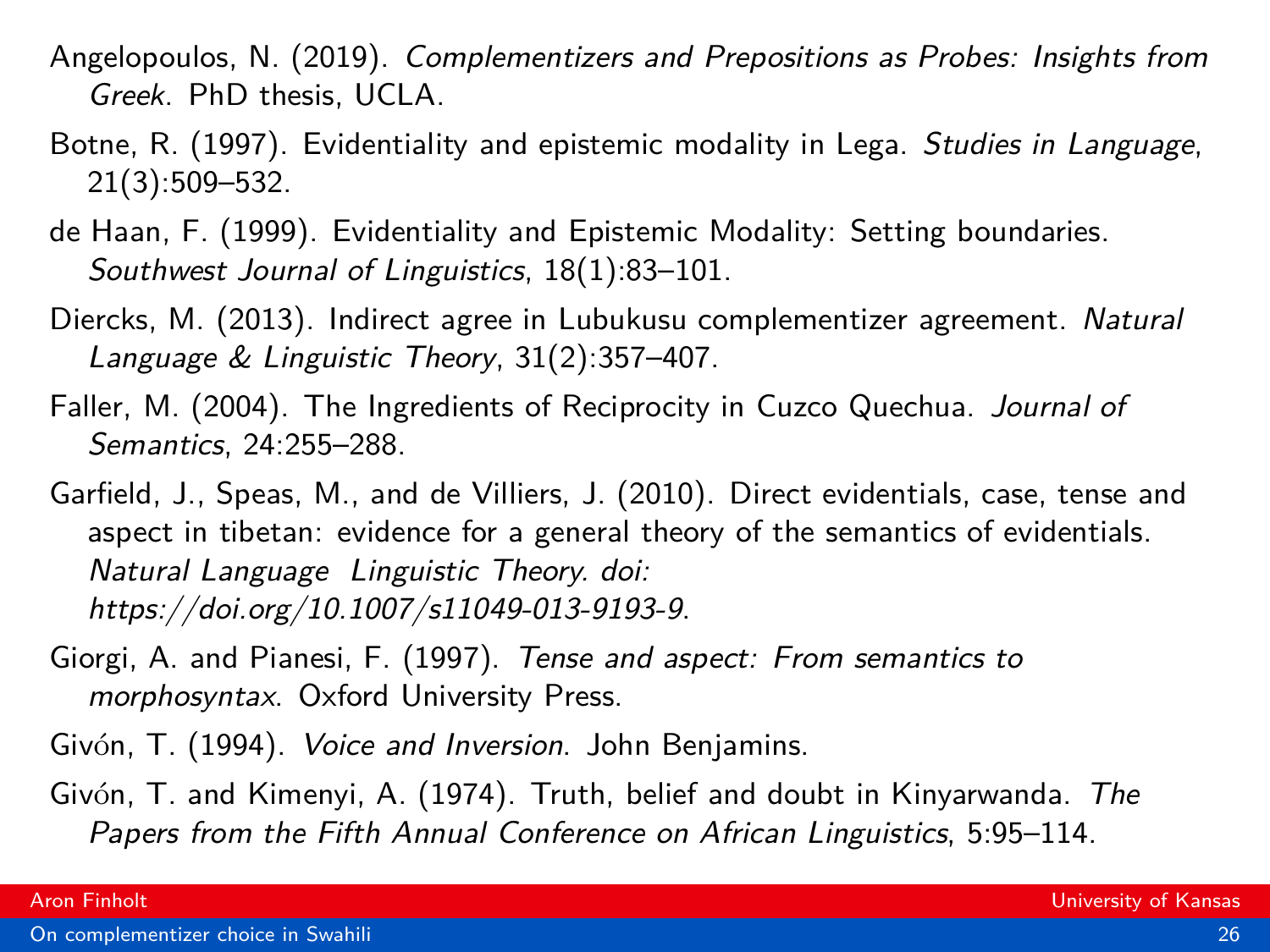- <span id="page-26-1"></span>Güldemann, T. (2008). Quotative Indexes in African Languages: A Synchronic and Diachronic Survey, volume 34 of Empirical Approaches to Language Typology. Mouton de Gruyter.
- <span id="page-26-4"></span>Hacquard, V. (2006). Aspects of Modality. PhD thesis, Massachusetts Institute of Technology.
- <span id="page-26-3"></span>Hooper, J. B. and Thompson, S. A. (1973). On the Applicability of Root Transformations. Linguistic Inquiry, 4(4):465–497.
- <span id="page-26-2"></span>Kiparsky, P. and Kiparsky, C. (1971). Fact. In Steinberg, D. and Jakobovits, L., editors, Semantics: an interdisciplinary reader in philosophy, linguistics, and psychology. Cambridge.
- <span id="page-26-5"></span>Kratzer, A. (2006). Decomposing attitude verbs. accessed online at http://semanticsarchive.net/Archive/DcwY2JkM/attitude-verbs2006.pdf.
- <span id="page-26-6"></span>Kratzer, A. (2013). Modality for the 21st century. In The Language-Cognition Interface: 19th International Congress of Linguists.
- <span id="page-26-0"></span>Ledgeway, A. (2000). A Comparative Syntax of the Dialects of Southern Italy: A Minimalist Approach. Blackwell.
- <span id="page-26-7"></span>Mari, A. and Portner, P. (2021). Mood variation with belief predicates: Modal comparison and the raisability of questions. Glossa: a journal of general linguistics 40(1). doi: https://doi.org/10.16995/glossa.5726.